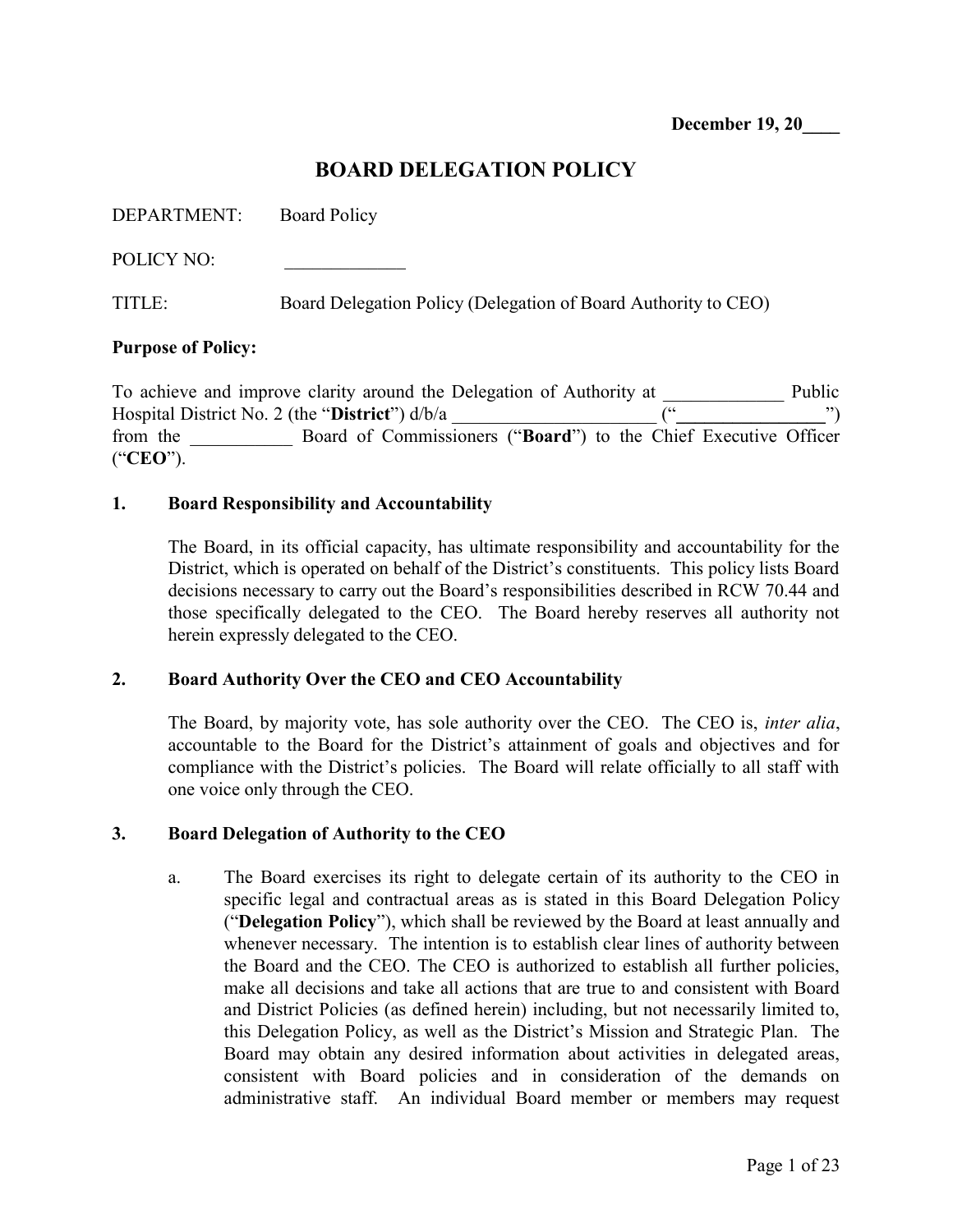information or action from the CEO, consistent with Board policies, but if such requests require a material amount of staff time, the CEO may initially decline to comply, provided the reasonableness of the request is referred to the entire Board for consideration and decision, with which the CEO shall comply. All such requests shall be made through the CEO, with the exceptions of (a) inquiries of a legal nature to the General Counsel or (b) the CEO otherwise defers the inquiry to a vice president.

- b. Expenditures:
	- (1) Operating Expenditures. Except as provided for herein, the CEO may, without further Board approval, and unless otherwise required by law, expend all sums authorized by a Board-approved operating budget for routine transactions, a specific project or program included in the operating budget, or a Board-approved resolution for a specific project or program not included in an approved operating budget, even though individual elements thereof may exceed the CEO's approval authority as stated in Chart 1 herein. If, however, such transaction, project or program is anticipated to or will exceed the Board's approved operating budget or resolution for such transaction, project or program, the limits stated in Chart 1 shall apply and if such limits are exceeded, the CEO shall obtain Board approval, in advance if reasonably possible, which may include (but is not necessarily limited to) an operating budget amendment. Notice of the need for an increase in the budget of a transaction, project or program shall be given to the Board as soon as reasonably possible.
	- (2) Capital Expenditures. Except as provided for herein, the CEO may, without further Board approval, and unless otherwise required by law, expend all sums authorized by a Board-approved capital budget or a Board-approved resolution for a specific project or program not included in an approved capital budget, even though individual elements thereof may exceed the CEO's approval authority as stated in Chart 1 herein. If, however, such transaction, project or program is anticipated to or will exceed the Board's approved capital budget or resolution for such transaction, project or program, the limits stated in Chart 1 shall apply and if such limits are exceeded, the CEO shall obtain Board approval, in advance if reasonably possible, which may include (but is not necessarily limited to) a budget amendment. Notice of the need for an increase in the budget of a transaction, project or program shall be given to the Board as soon as reasonably possible. Notwithstanding the foregoing, any major capital expenditure (defined as an expenditure or group of expenditures for a discrete capital item or related group of capital items) exceeding \$1,000,000 shall, nevertheless, be submitted to the Board for review and affirmation.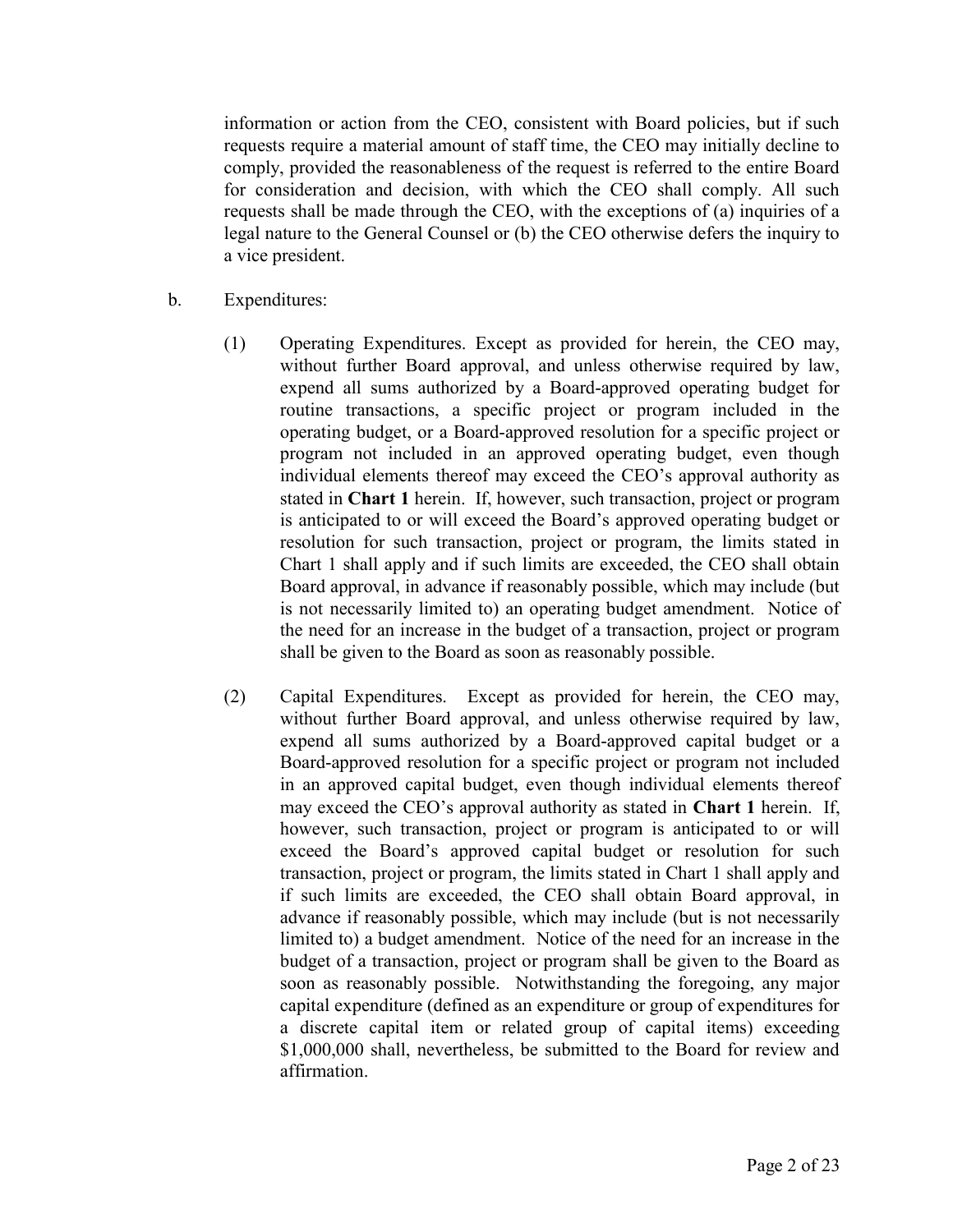- (3) New Employed Physician Practices. The creation of any new discrete employed physician practice, regardless of capital cost or if such is in an approved budget plan, shall be presented to the Board for approval.
- c. Contracts and specific budgetary items that extend for more than one calendar year, once approved, need not be submitted for reapproval except to the extent that the payments thereon are included in the annual budgets from time to time thereafter presented and approved, provided, however, that the Board reserves the right to reauthorize any expenditure (or not) as allowed by law.
- d. For transactions, projects, programs, sums or actions not explicitly contained in a Board-approved budget, the CEO shall have the authority set forth in Chart 1. The CEO shall make all decisions after taking into account the Principles set forth in Section 8 of this Policy. Chart 1 herein addresses, in summary form, the Board's delegation of powers, authority and duties set forth in the enabling statute, RCW 70.44.060, and in a variety of other areas in which questions of the CEO's authority may arise. Specific examples and areas of implementation are provided, but the list is not necessarily intended to be exhaustive. Actions or expenditures exceeding the CEO level of authority stated in Chart 1 require recommendation by the CEO to the Board for the Board's approval.
- e. Except as may be prohibited by law, Board Policy or the Board, the CEO may, as is in his or her judgment is necessary and/or appropriate, delegate his or her authority, as herein granted by the Board, to any other District Employee. The CEO shall identify lines of authority for key planning, management and operations activities, as delegated by the CEO, in such manner as the CEO determines. In the event of temporary absence and unavailability of the CEO, the CEO shall appoint another administrative officer to act in his or her stead, which appointment shall be subject to modification by the Board in its discretion as provided by RCW 70.44.080(1). Such appointed administrative officer shall be informed of and shall abide by this Board Delegation Policy.

## 4. CEO Performance Evaluation:

The Board shall evaluate the CEO annually, in writing, and discuss the evaluation with the CEO not later than March 31. The Board's evaluation of the CEO will be based upon the written performance objectives adopted by the Board in February of the prior year. By the last day of February of each year, the CEO will, to the extent that all necessary data is available, provide a written report to the Board that summarizes his or her performance in comparison to the CEO's performance objectives approved by the Board. A copy of the evaluation signed by the Board Chair and the CEO shall be kept in the CEO's personnel file. The Board shall also provide the CEO with periodic real-time feedback as necessary and appropriate in its discretion.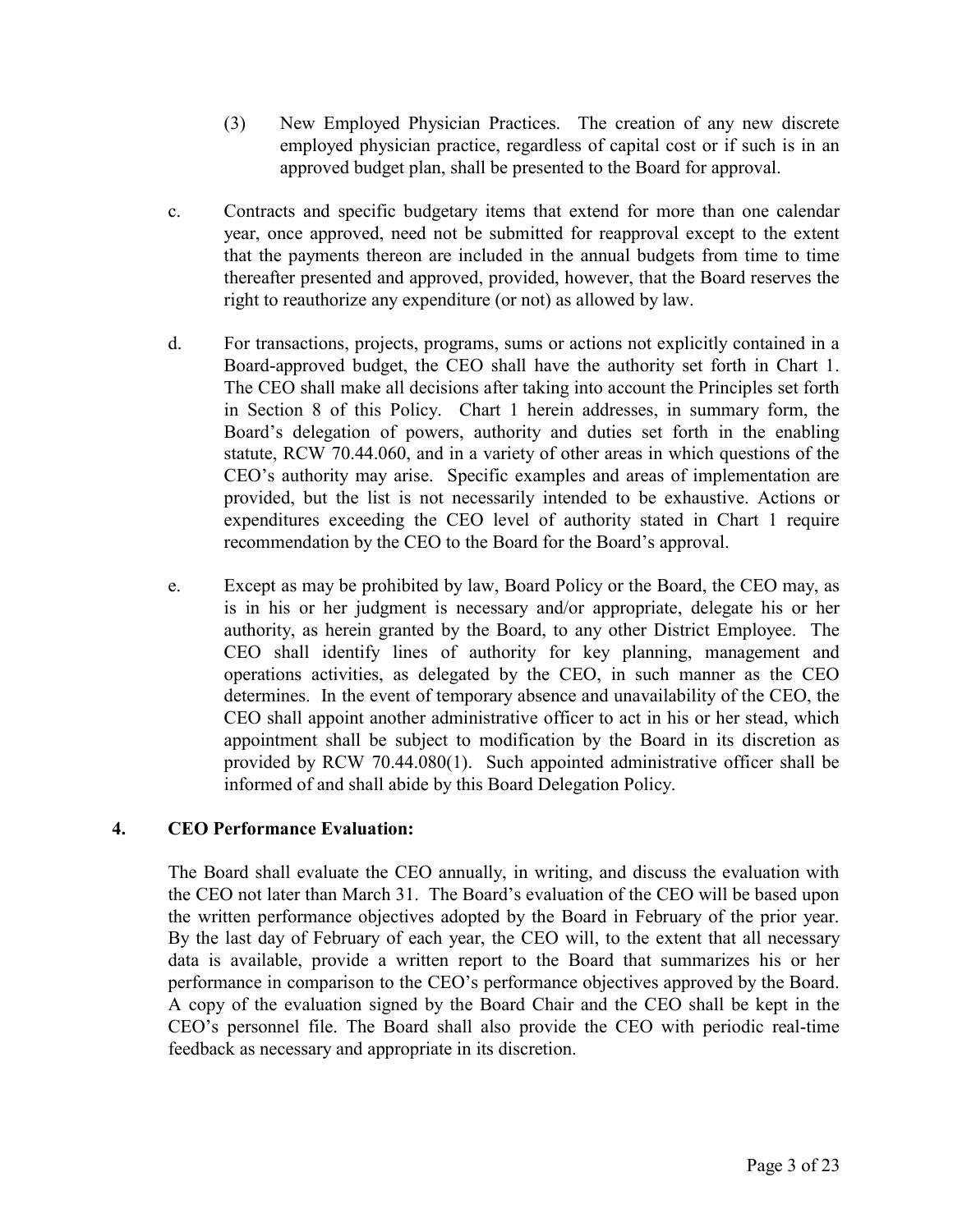#### 5. Compliance with Law and Deviations from Board Policy

The CEO shall assure that all practices and policies of the District comply with applicable laws and regulations and meet or exceed appropriate business and professional ethics and reasonable business prudence. The CEO shall inform the Board, either verbally or in writing, if he or she deems it necessary to materially deviate from a Board Policy and the reason for such deviation. A verbal notice shall be subsequently and timely documented in writing. Written records of necessary deviations from District policies shall be maintained by the General Counsel. Informing is simply to guarantee that no deviation may be intentionally kept from the Board, not to necessarily request approval of the deviation.

#### 6. Conflicts of Interest

The CEO shall allow no circumstance to arise in which he or she is in a position, apart from contracted employment remuneration, to profit directly or indirectly through the application of his or her administrative authority or knowledge. The CEO shall comply with the District's Conflict of Interest Policy adopted by the Board and shall oversee compliance of the Administrative Staff with such policy as may be applicable.

#### 7. Interpretive Authority

The Chair of the Board is responsible for implementing and reasonably interpreting this Delegation Policy provided that the implementation and interpretation of this Delegation Policy will not be inconsistent with the majority vote of the Board.

#### 8. Specific Implementing Principles

- a. The CEO will, prior to entering into contracts for goods and services, conduct, per Board Resolution and otherwise as may be advisable and appropriate, a review of the background in all pertinent and relevant respects of proposed contractors or suppliers and, when deemed advisable and appropriate or as required by law, seek competitive bids for such goods and services.
- b. The CEO will recommend to the Board annual and long-term cash targets, the purpose of which shall be to maintain adequate reserves to help fund capital and unexpected variations in cash flow. The result shall be a Board-approved days' cash-on-hand target, which funds shall be known as the "Board Designated Assets Account." The CEO will only authorize disbursements from the Board-Designated Assets Account with the consent of the Board, in accordance with applicable Board Policies (as defined in Section 11 hereof), and for either capital purchases according to an approved capital plan or for the replacement of equipment or upgrading of facilities. The CEO will also propose to the Board an annual and long-term capital budget and an appropriate funding plan for both.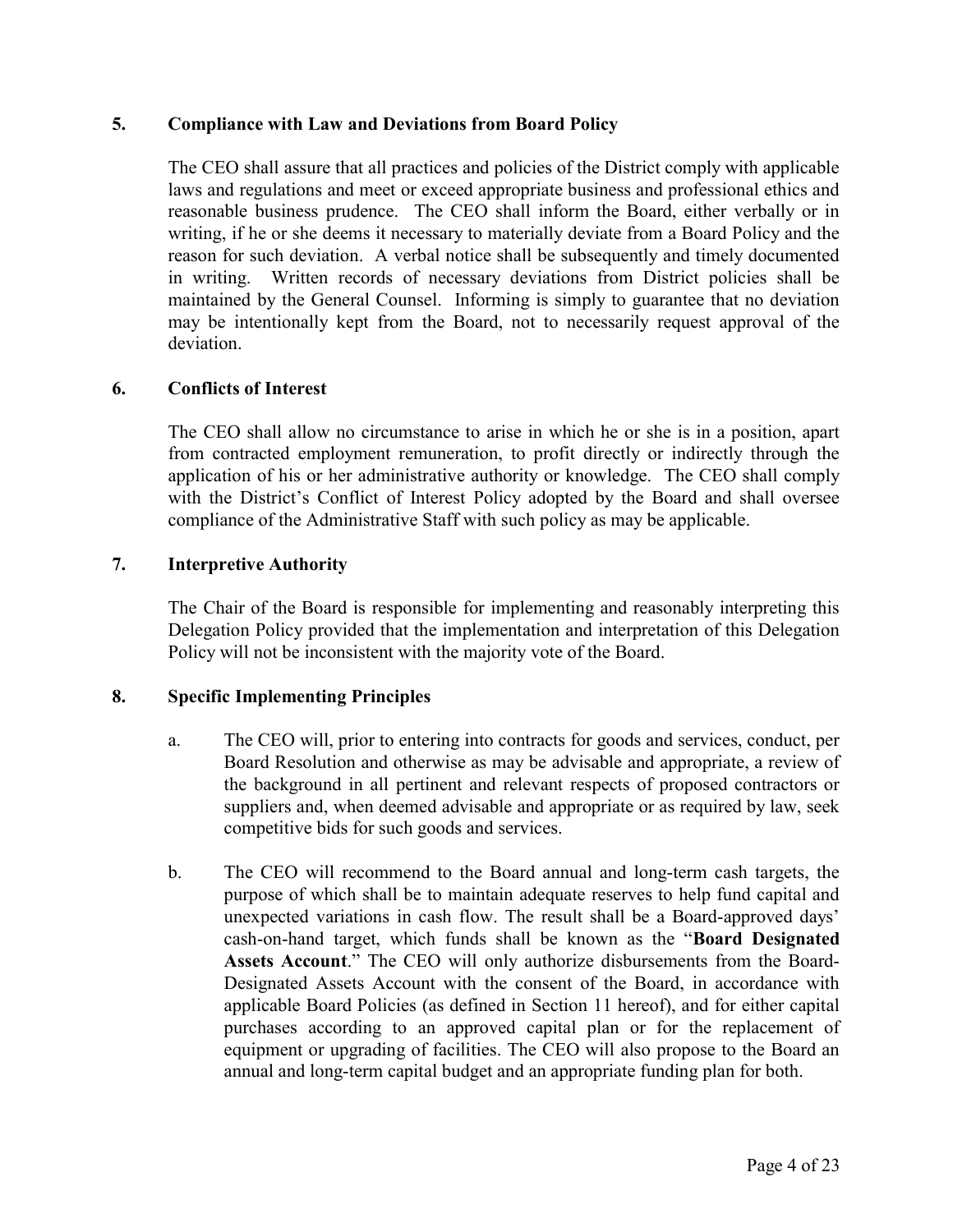- c. The CEO will comply with the District's Investment Policy as amended from time to time in order to provide for investments to be made in a timely manner that will protect District assets.
- d. The CEO will comply with the District's Charity Care Policies and will not modify administrative policies for uncompensated care without informing the Board.
- e. The CEO will, in making operational decisions, consider and take into account the implications for patient, employee and physician satisfaction, the costs of providing care, and state-of-the-art management, in addition to the effect on patient safety and quality of care.
- f. The CEO will, in planning, decision making and implementation of such with respect to staffing, service levels and organizational structure, engage in serious efforts to meaningfully involve affected employees and physicians by soliciting and obtaining their advice and input.
- g. The CEO will inform the Board in advance of making and implementing decisions concerning material changes in staffing and service levels, programs, organization and/or structure which have the potential for causing community concern.
- h. The CEO will undertake a material employee reduction in force only after advance notice to the Board and after reasonable notice to the affected staff, and with implementation of a fair and adequate severance plan for affected employees. "Material" in this context depends on the facts and circumstances but generally would include a reduction in force of one percent (1%) or more of the total number of employees at one time.
- i. The CEO will assure that any business or contractual arrangement entered into preserves the Board's majority control over the ability to spend or pledge District resources and the District's responsibility for and professional control of its staff as exercised through the CEO.
- j. The CEO will strive to nurture a culture as defined by the Values. In furtherance of same, in negotiating business relationships between the District and physicians/physician groups, the CEO shall do the following:
	- (1) Strive for meaningful physician participation in the management of the physician/District business relationships.
	- (2) Facilitate the ability of physicians and other health care professionals to manage patient care, conduct quality assurance programs, and establish appropriate protocols for care.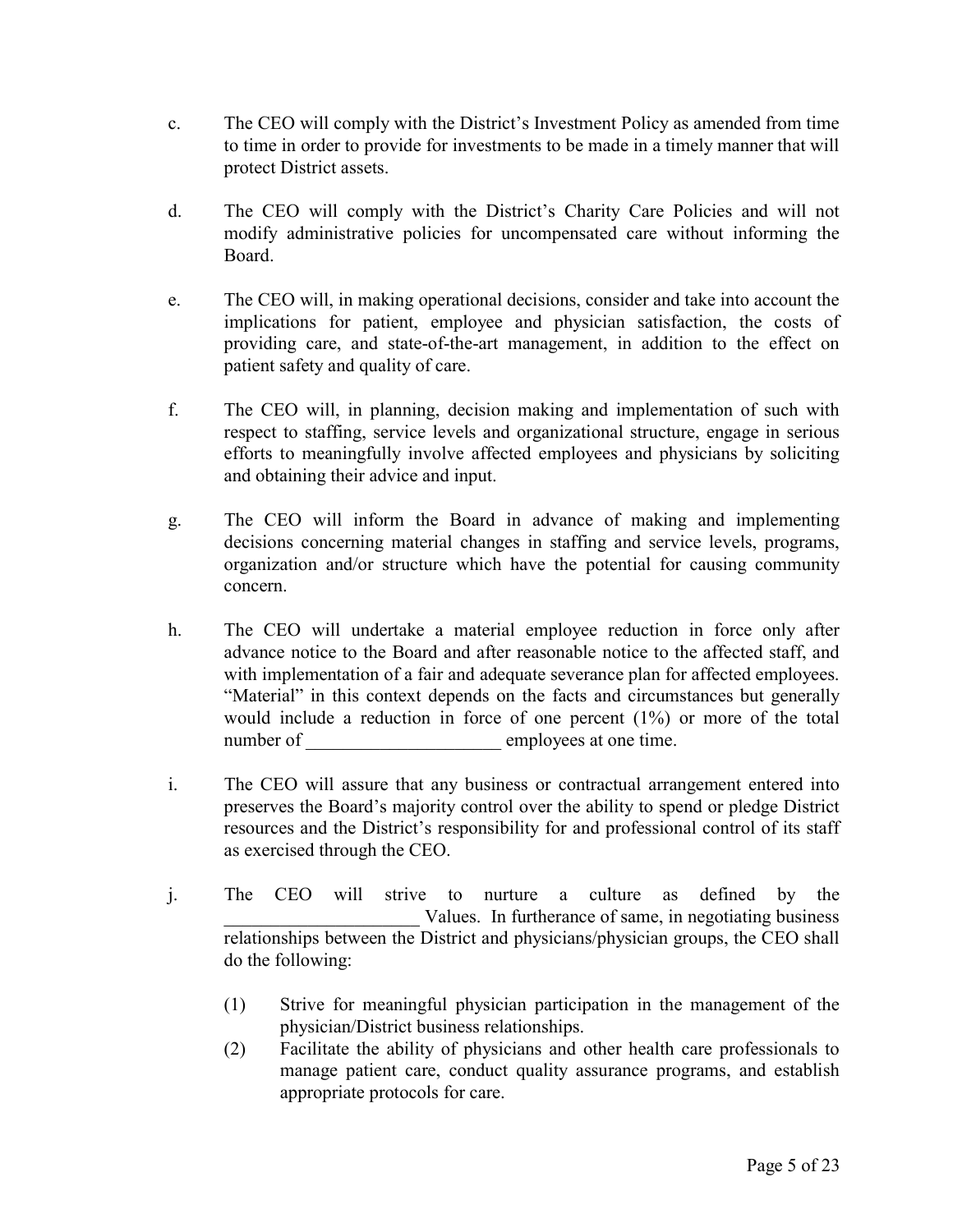- (3) Invite, as appropriate, physician participation in management decisionmaking, including, but not limited to, physician compensation philosophy and guidelines.
- (4) Assist physicians to improve and build their practices.
- k. The CEO will, in making recommendations to the Board concerning new categories of Allied Health Professionals as defined in the Medical Staff Bylaws ("AHPs"), observe the following:
	- (1) Recommendations will comply with The Joint Commission (or other accreditation organization) requirements, and state and federal laws, including licensure and restraint of trade issues.
	- (2) All interested parties shall be allowed to provide input in the process of evaluating Allied Health Professional categories.
- l. The CEO will not allow staff or volunteers to participate in acts that hasten the death of any patient or in any way assist a patient in terminating his or her own life that is not in strict compliance with applicable federal and state law and the District's policies.
- m. The CEO will assure that any District construction project will be initiated with adequate provision for project management, owner representation and project documentation as is more particularly described in Chart 1 herein.
- n. The CEO will operate the District in a manner to preserve all applicable certifications/accreditations, including, but not necessarily limited to its Joint Commission accreditation (or that of another acceptable accreditation organization).
- o. The CEO will allow no circumstance to arise where any staff person is in a position, apart from employment remuneration, to profit directly or individually through the application of his or her administrative authority or knowledge. The District Conflict of Interest Policy further defines and governs this subject.
- p. The CEO will timely and periodically inform the Board about legislative, regulatory and/or ballot initiatives which have a direct material impact on District operations or which are of vital interest to the District, anticipating changes and trends as reasonably possible and being proactive on matters affecting the District. The CEO shall make recommendations to the Board regarding proposed positions on such matters. The District shall speak with one voice on such matters and the CEO shall assure that the District's positions are clear and articulate.
	- (1) The CEO may advocate for adoption, repeal or modification of legislation or regulations which would affect or enhance the efficient and effective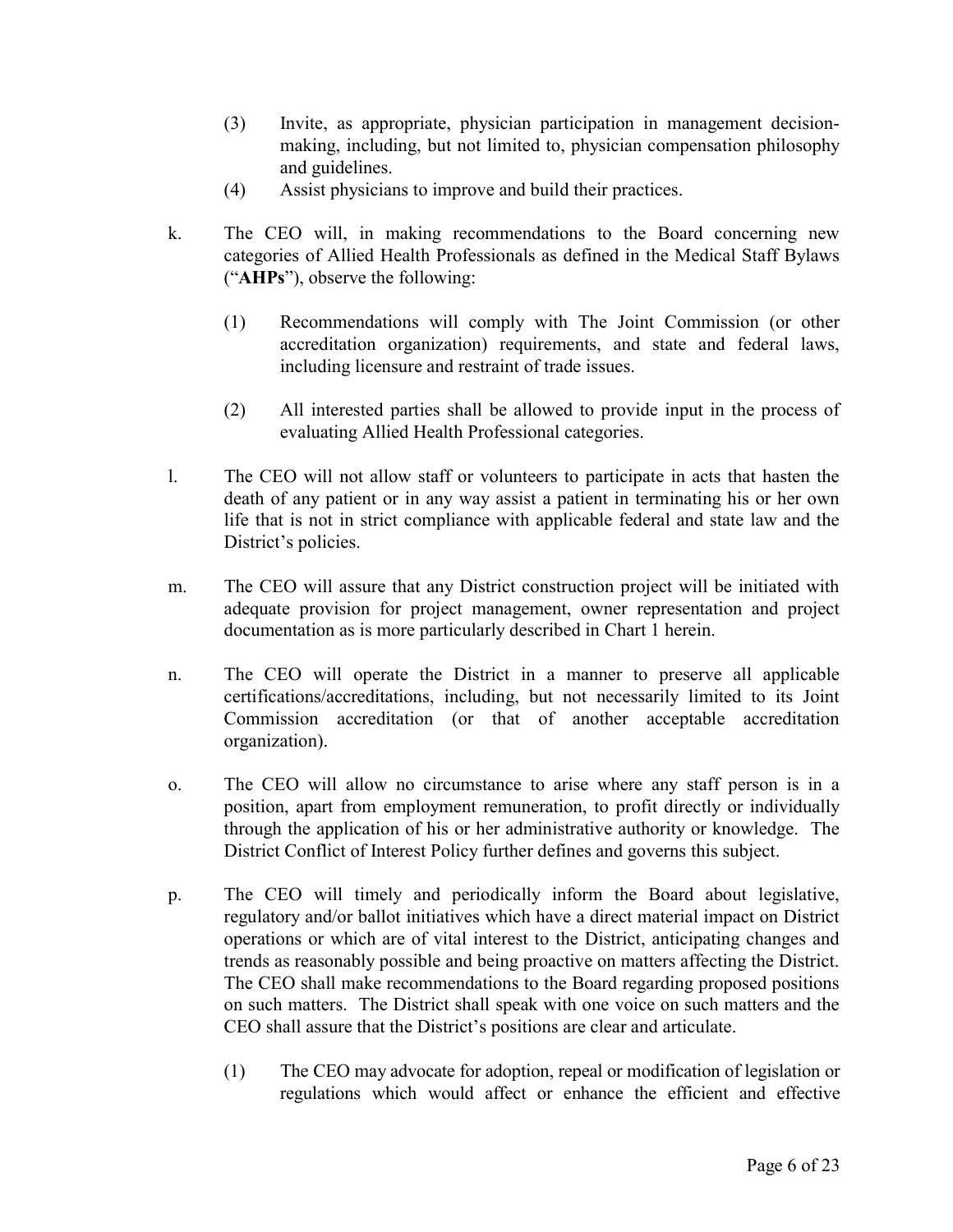conduct of the District's business. Except as allowed by the Board Bylaws and/or state law, no District funds shall be expended to affect legislation or lobby.

- (a) When possible, the CEO shall consult with the Board on the position to be taken by the District on such matters, particularly matters of major policy or of broad public import. If a matter requires an urgent response and is clearly in the District's interest, the CEO may act and then inform the Board promptly of the action. If the matter does not require an urgent response, the CEO shall first inform the Board and obtain the Board's consent to the proposed position before publishing the proposed position.
- (b) In the event that the CEO takes a position with which the Board disagrees, the Board Chair shall be designated to address the matter with the CEO and shall coordinate the response as necessary to correct the record.
- (2) The CEO shall not use District funds to support or oppose any initiative to the people, referendum or other ballot measure.
- (3) The CEO may perform such additional activities, to the extent permitted by RCW 42.17.190 or other applicable statute, as authorized by the Board.
- q. The CEO shall inform the Board in the event of levy funds not being used as approved by the Board in the annual budget and the Board shall then determine how to reallocate such levy funds and take appropriate steps to implement its decision.

## 9. Nondelegable Duties of the Board

The Board has identified the following Nondelegable Duties of the Board, which list is not necessarily comprehensive:

- Establishing a procedure for securing telephone, written, or electronic quotations from vendors on the small works roster [RCW 39.04.155];
- Establishing a procedure for securing telephone or written quotations for awarding contracts for the purchase of any materials, equipment, supplies, or services [RCW 39.04.190];
- Establishing a small works roster [RCW 39.04.155];
- Adopting a resolution waiving competitive bidding requirements in an emergency situation [RCW 39.04.280];
- Abolishing commissioner districts [RCW 70.44.042];
- Approving commissioners' compensation [RCW 70.44.050];
- Adopting rules governing transaction of Board's business [70.44.050];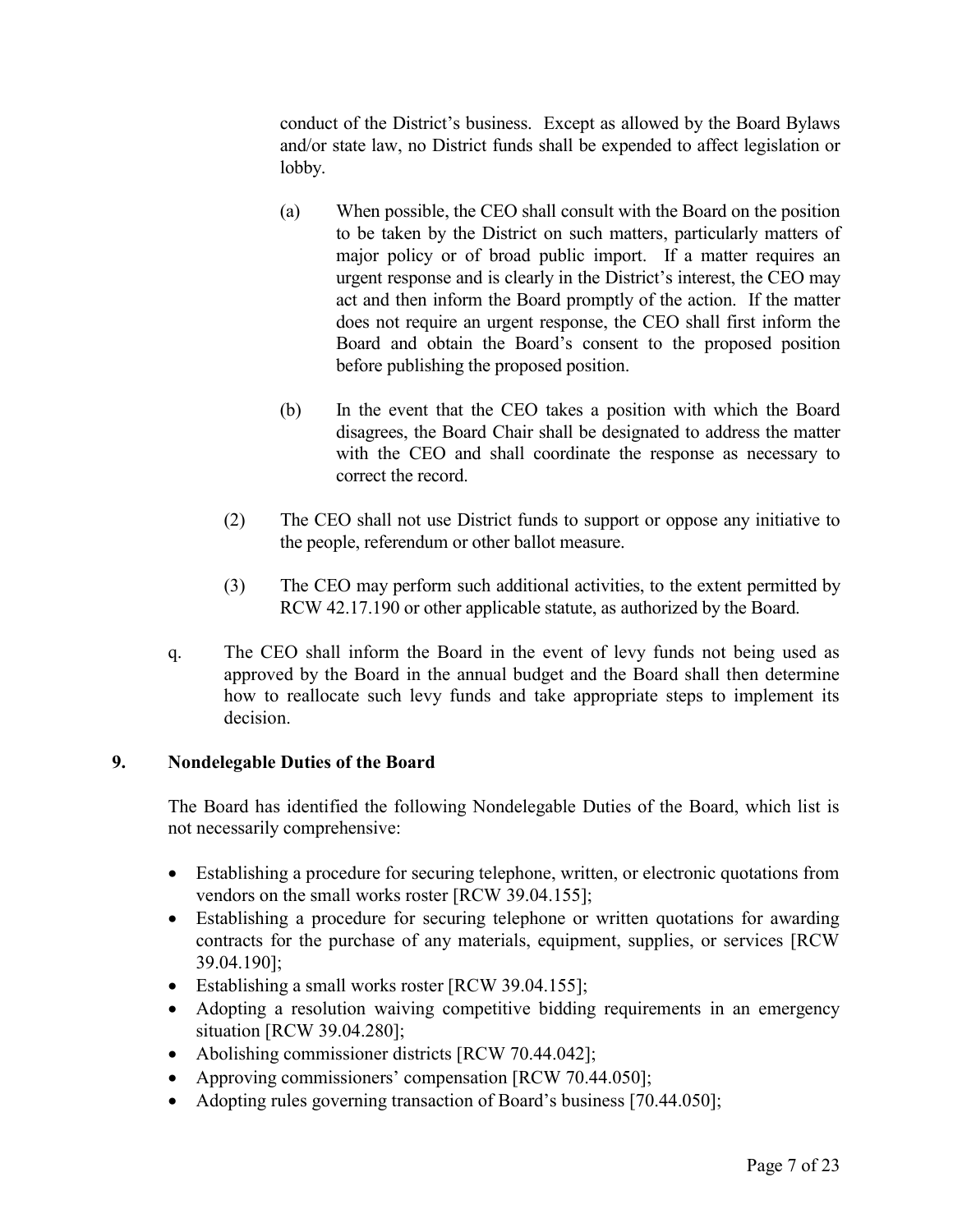- Submitting to voters a proposed increase in the number of commissioners [RCW] 70.44.053];
- Redistricting the public hospital district [RCW 70.44.054];
- Filling commissioner vacancies due to an increase in the number of commissioner seats [RCW 70.44.056];
- Exercising any eminent domain or condemnation powers [RCW 70.44.060(3)];
- $\bullet$  Issuing bonds or other type of obligations [RCW 70.44.060(5)];
- Evelopting taxes and calling for special elections  $[RCW 70.44.060(5)]$ ;
- Approving the District's annual budget  $[RCW 70.44.060 (6)]$ ;
- Taking final action as to the denial, revocation or restriction of clinical or staff privileges [RCW 70.44.062];
- Appointing the District superintendent and fixing his or her compensation [RCW 70.44.070];
- Approving a plan for additions or betterments to the District's facilities, estimated costs thereof and the amount of indebtedness to be approved [RCW 70.44.110];
- Appointing the District's treasurer and specifying the amount of his or her surety bond [RCW 70.44.171];
- Creating special funds in addition to the District's general fund [RCW 70.44.171];
- Approving banks into which the District's funds may be deposited [RCW 70.44.171];
- Consolidating two or more districts [RCW 70.44.190];
- Annexing additional territory [RCW 70.44.200-230];
- Withdrawing or reannexing of District territory [RCW 70.44.235];
- Declaring real property surplus [RCW 70.44.300-310];
- Declaring personal property surplus [RCW 70.44.320];
- Dividing the District [RCW 70.44.350]; and
- Withdrawing territory from the District [RCW 70.44.400].

The Board reserves the right, on the advice of counsel, to delegate any of the foregoing if the Board determines it allowable and appropriate to do so.

#### 10. Reports to the Board

The CEO shall facilitate clear communication with the Board, as will the Board with the CEO. This is done in part by the use of written and verbal reports at Board and Board Committee meetings.

- a. Chart 2 herein is a list of regular reports requested by the Board from the CEO on the timetable indicated.
- b. Selected Reports—Specific Content.
	- (1) Monthly Reports
		- (a) Financial Snapshot Report. A brief monthly report which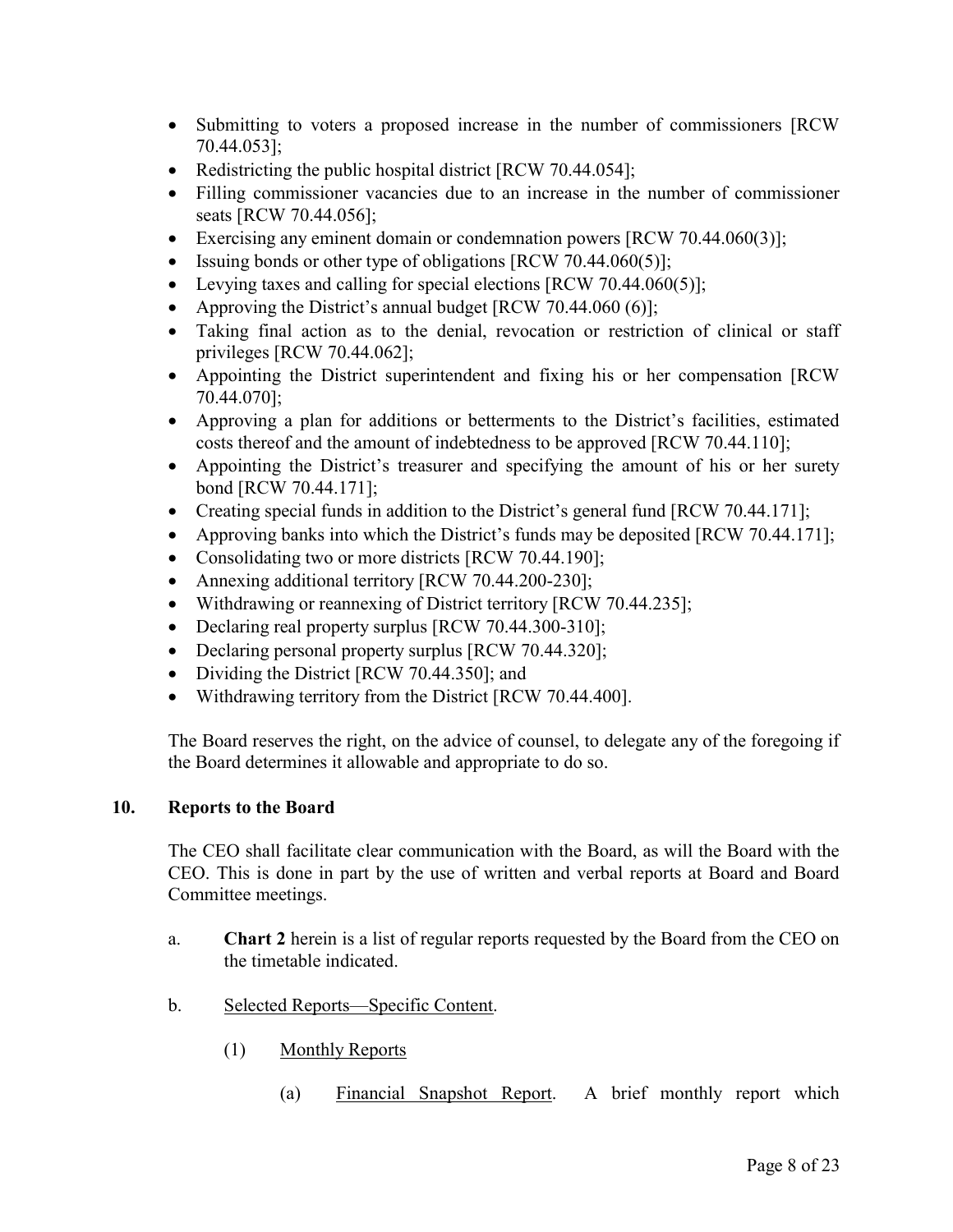compares actual month and YTD (year-to-date) financial information with budgeted monthly and YTD figures and prioryear actual monthly and YTD figures on major categories of income and expense.

- (b) Board Quality & Safety Committee ("BQC") Report. The Board shall receive a monthly Board Quality & Safety Committee report on quality-related topics, including, but not necessarily limited to, data on various quality measures, the status of quality and patient safety initiatives, performance improvement, quality improvement, and information on the work of the BQC, although each of the foregoing need not be addressed in every report.
- (c) Board Committee Minutes.
- (d) Organization Dashboard. A report that provides a more in-depth report on key performance indicators of the System as defined in the Dashboard and the Operating System.
- (2) Quarterly Reports
	- (a) Financial Status Report. A quarterly report which compares actual quarter and YTD (year-to-date) financial information with budgeted quarter and YTD figures on major categories of income and expense. In addition, the report shall include:
		- Days of cash on hand
		- The amount of the Days-Cash-on-Hand (together with any change thereof and the reason for such change)
		- Days in Accounts Receivable
		- Other pertinent and useful financial ratios as requested by the Board
		- Perspectives on the financial performance of the System and anticipatory matters
	- (b) Capital Budget Quarterly Report. An annual capital budget shall be prepared, and on a quarterly basis a report made to the Board which compares actual results to budget, identifies issues, and informs the Board on capital construction progress of projects planned and underway.
	- (c) Digital Health & Consumer Innovation Advisory Committee Quarterly Report. A quarterly report that summarizes the work of this committee for the prior quarter.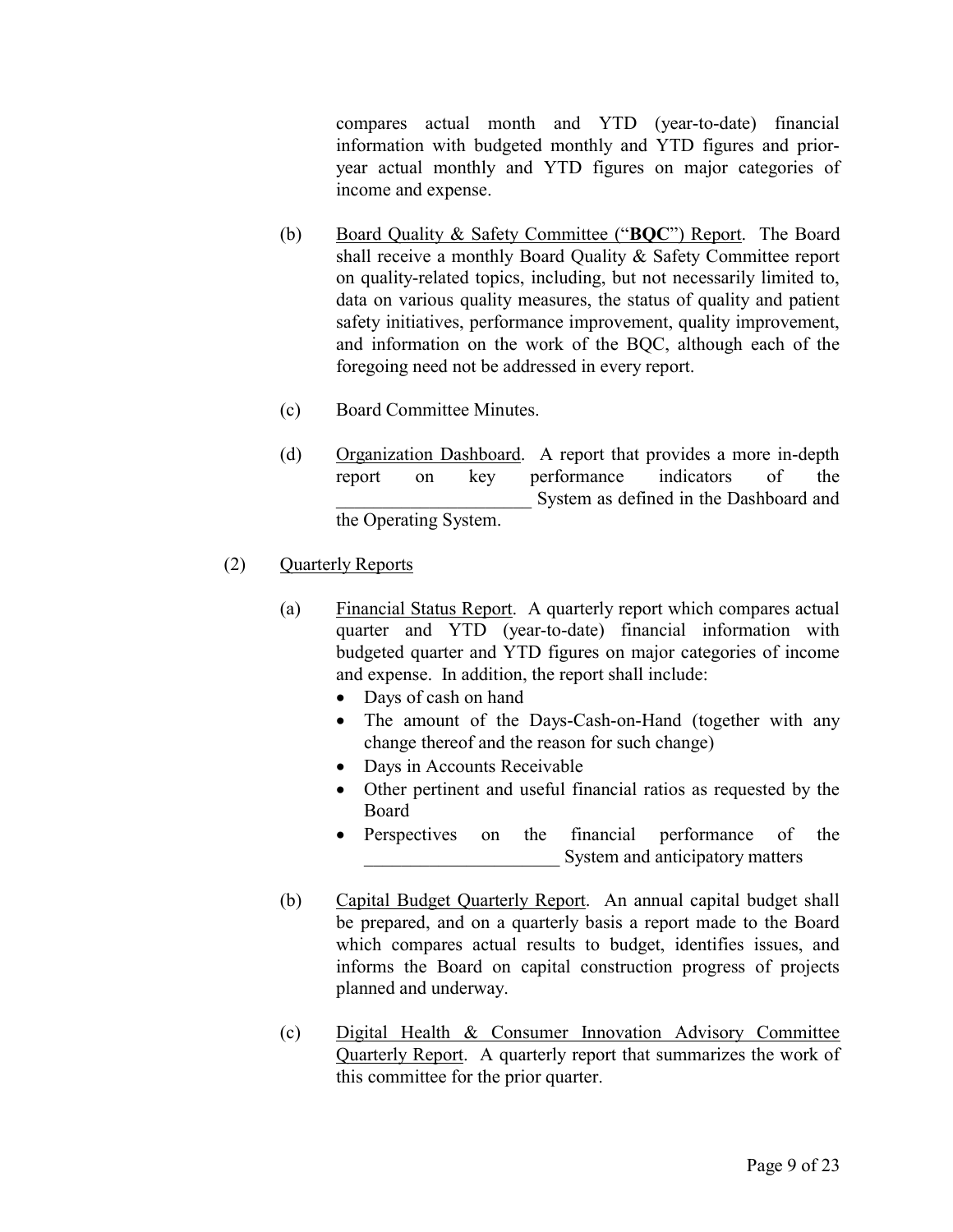- (3) Semi-Annual Reports
	- (a) Strategic Planning Progress Report. The CEO shall facilitate the Planning Cycle. In furtherance of this objective, the CEO shall provide a report on and discussion of the current status of the Strategic Plan and strategic planning YTD, with recommended changes for the year and two-to-three year planning horizon.
	- (b) Information Technology & Security Report. A report on the current status of existing and projected IT initiatives and their costs, and on the state of IT Security at \_\_\_\_\_\_\_\_\_\_\_\_\_\_\_\_\_\_\_\_\_.
	- (c) Vendor Report. A report of payments to all vendors with aggregate billings of over \$250,000 for the first six months of a calendar year and an annual report of payments to all vendors with aggregate billings of over \$500,000.
	- (d) Reward & Recognition Plan Status Report. A report that provides a progress and final report on the Reward & Recognition Plan goals of the CEO and the organization.
- (4) Annual Reports
	- (a) Joint Venture/Affiliation/Partnership Annual Review. The District is currently in the following joint venture, affiliation or partnership business relationships:
		- $\bullet$
		- $\bullet$
		- $\bullet$
		- Such other joint ventures or LLCs as may be formed after adoption of this Delegation Policy.

The Board shall receive a report annually or more frequently as may be necessary on each of the above that addresses the performance of the venture, including, but not necessarily limited to, income and expenses (actual and compared to budget for the reporting period and YTD), customer satisfaction, patient safety, and strategic considerations. Annually, or more frequently as the CEO shall determine or the Board requests, the Board shall, as may be applicable, be provided with financial progress reports that include a balance sheet and a statement of profit and loss.

(b) \_\_\_\_\_\_\_ Foundation Report. On an annual basis, the Board shall receive a report on the Foundation ("Foundation"),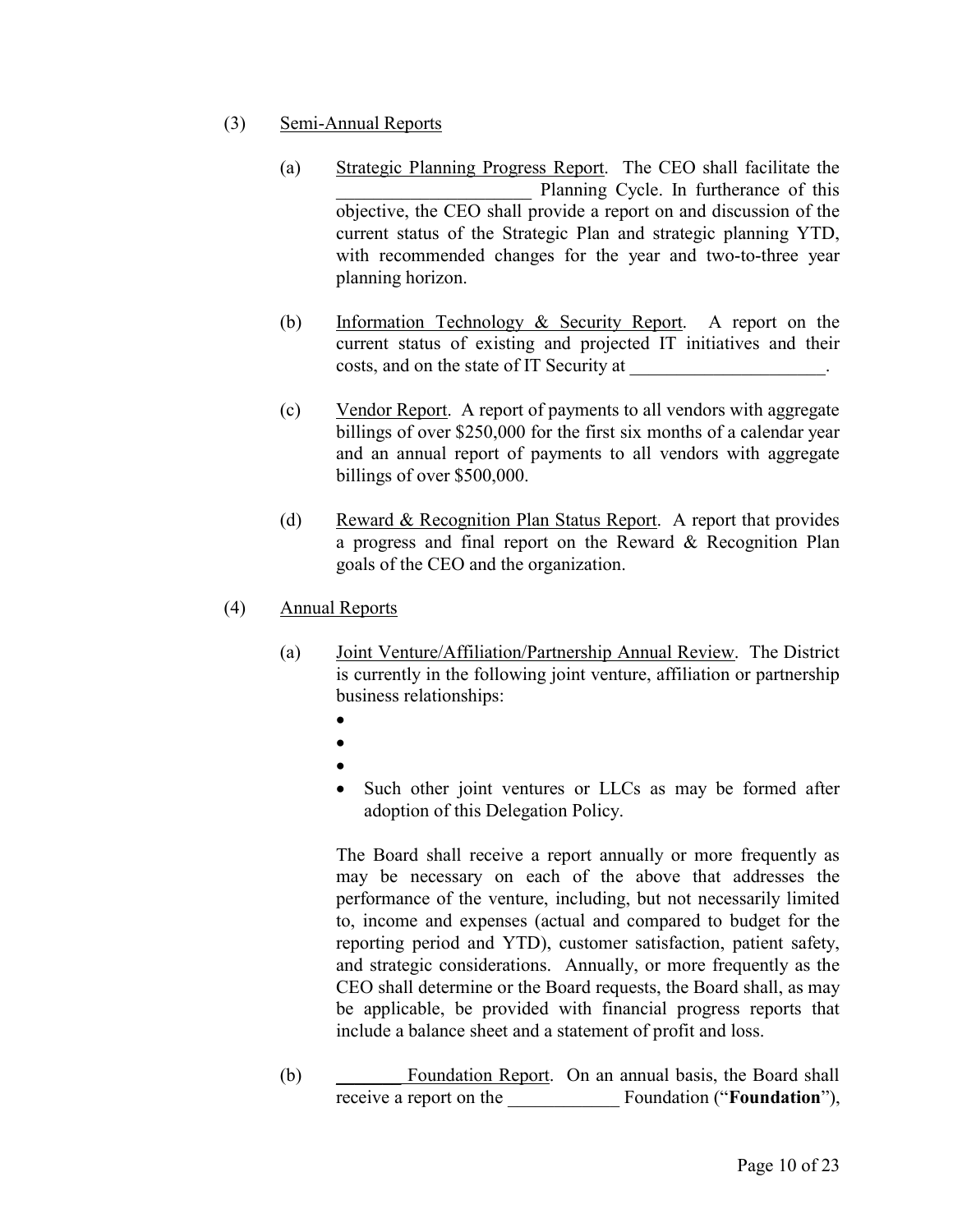including, but not necessarily limited to, income and expenses (actual and compared to budget for the reporting period and YTD) and fundraising amounts (YTD and compared to the prior year).

- (c) Levy Report. Annually the Board shall receive a report on levy programs and expenditures.
- (d) Liability Reserves Report. An annual report that provides an assessment of the adequacy of liability reserves for existing or potential claims.
- (e) Are We Safer? Report. A retrospective report that objectively assesses  $\sim$  's safety performance and systems compared to the annual plan and to prior years.
- (f) Disaster Readiness Report. A report that objectively assesses \_\_\_\_\_\_\_\_\_\_\_\_\_\_\_\_\_\_\_\_\_'s continual readiness for external disasters that could impact it and the community.
- (g) Medical Staff Report. A review by the Medical Staff Officers and CMO on the effectiveness of the systems and processes for delegated aspects of provider credentialing and re-credentialing.
- (5) Other Periodic Reports.
	- (a) The Board shall periodically receive capital look-backs for both capital and non-capital projects or ventures, which may occur through designated Board Committees.
	- (b) Executive Compensation Review.
- c. The Board may request any other report that assists it in fulfilling its statutory and fiduciary duties. The content and format of reports shall be designed so as to provide desired and useful information to the Board without undue burden on staff time, and will, whenever possible, be in the format regularly generated by the District utilizing its standard programs.

## 11. Policy Hierarchy

The Board has adopted the following Policy Hierarchy for the District:

a. Board Policies: Policies adopted by the Board that implement those powers and responsibilities which the Board has not delegated to the CEO or the Medical Staff, if applicable, or for which the Board, CEO or General Counsel have determined should be approved by the Board. Board Policies apply to the entire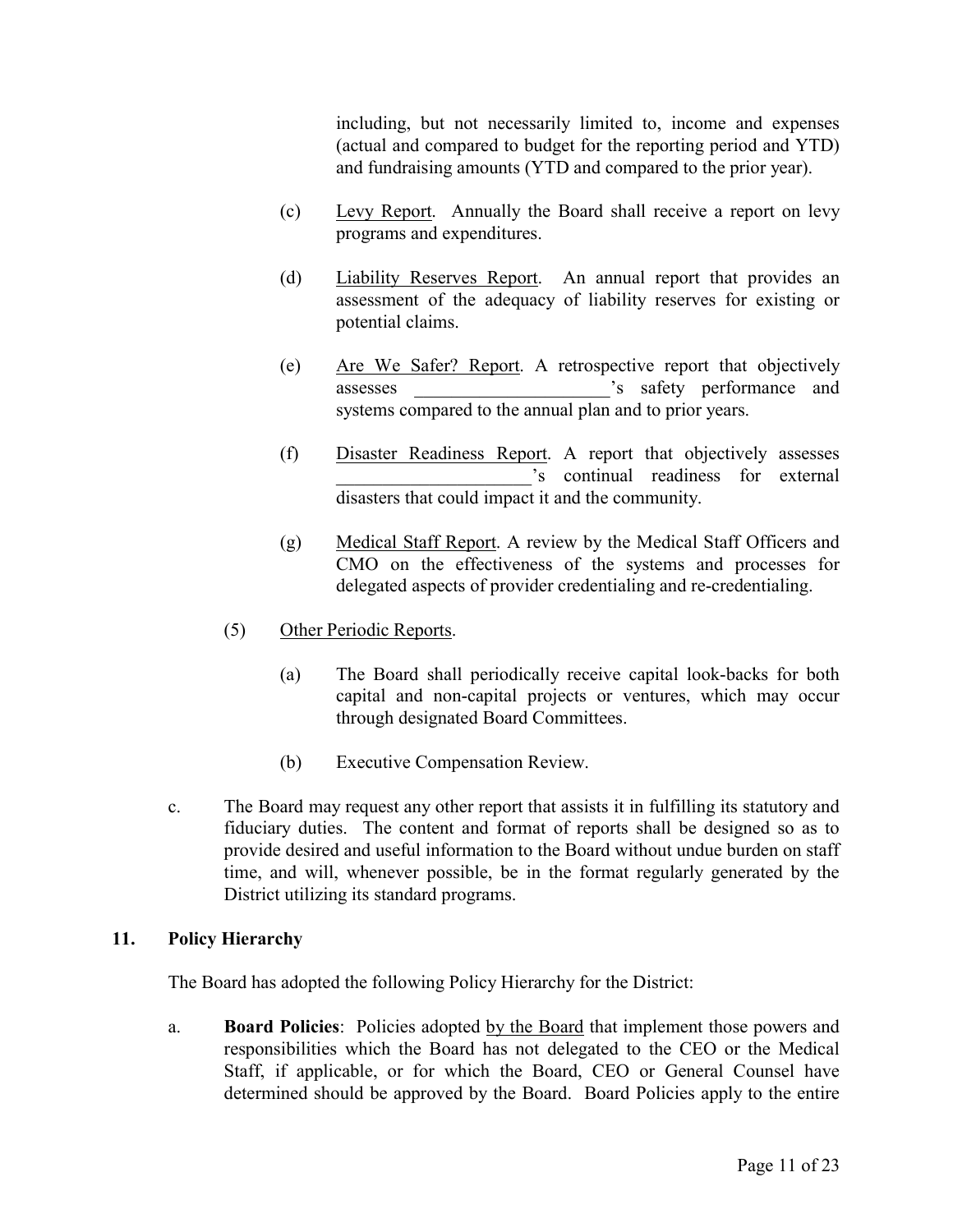District and any unit thereof unless otherwise stated. The CEO or CEO's designee is responsible for implementation of and adherence to Board Policies. Board Policies may apply to the entire Theorem System, including all component units, according to the policy terms. Such policies shall be subject to ratification by component units as may be required by Interlocal or other agreements.

- b. Administrative Policies: Policies adopted by the CEO or another Responsible Executive (as defined in the Policy on Policies) that implement those powers and responsibilities delegated to the CEO. Administrative Policies shall be consistent and compliant with Board Policies. Administrative Policies shall apply, in accordance with their terms and insofar as may be applicable, to the entire District and any unit thereof as specified in the applicable policy. Administrative Policies shall be reviewed as necessary and appropriate by the General Counsel. Administrative Policies typically affect multiple services, reflect a fundamental direction of  $\qquad \qquad$ , or may be related to high-risk, high-cost, or problem-prone endeavors. Administrative Policies may apply to the entire System, including all component units, according to the policy terms. Such policies shall be subject to ratification by component units as may be required by Interlocal or other agreements.
- c. Departmental Policies: Policies adopted by Department Directors or Managers, with the consent of the CEO or another Responsible Executive, to carry out functions delegated by the CEO. Departmental Policies are a subset of Administrative Policies and shall apply, in accordance with their terms and insofar as may be applicable, only to a specific department or function within the District's operations. In order to assure consistency and compliance with Board and Administrative Policies as described hereinabove, Departmental Policies shall be reviewed by the Responsible Executive.
- d. Medical Staff Policies: Policies adopted by the Medical Staff's Medical Executive Committee ("MEC") to carry out such functions as have been delegated to the Medical Staff by the Board. The Medical Staff Bylaws do not constitute a Medical Staff Policy as defined herein. Medical Staff Policies shall be developed by the Medical Staff Officers in conjunction with the CEO or CEO's designee, and shall be reviewed by the General Counsel as appropriate. Medical Staff Policies that materially affect the quality of patient care, implicate issues related to the Stark law or Anti-Kickback statutes, have the potential for broad community impact or notice, or which otherwise are deemed to be of public interest shall, at least thirty days before the effective date thereof, be provided to the Board on an informational basis and shall be deemed adopted unless the Board directs otherwise. Approval of Medical Staff Policies which are required by statute, accrediting agency or otherwise to be reviewed and/or approved by the Board shall be by a resolution appearing in the official Board meeting minutes.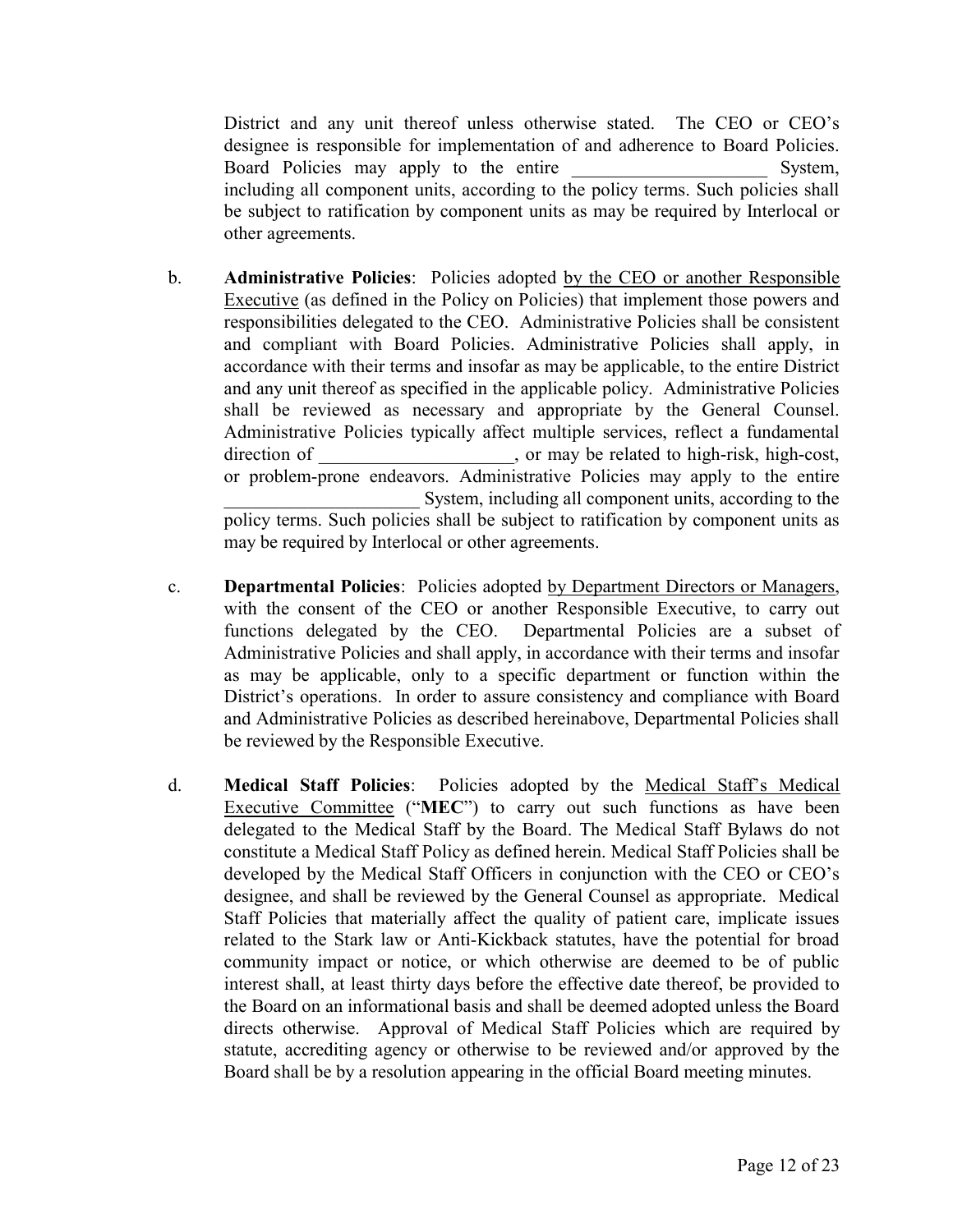The Board recognizes the foregoing will or may require revisions to existing policies, which revisions shall be performed in an orderly and timely manner as practicable and in any event when such policies are reviewed or revised.

## 12. Exercise of Delegated Authority

The Board recognizes that there may be times when the CEO must exercise his or her judgment as to whether a particular action or decision is within the scope of delegated powers contained herein. Should a situation arise when the CEO reasonably questions whether a particular action or decision is within the scope of delegated powers contained herein, the CEO shall consult with the Board Chair and/or the Board before taking the action or making the decision in question (as provided in Section 7 hereinabove).

APPROVED BY BOARD on  $\therefore$ 

 \_\_\_\_\_\_\_\_\_\_\_\_\_\_\_\_, Commissioner and Chair, Board of Commissioners

## INITIAL EFFECTIVE DATE:

DATES OF REVIEW& REVISION:

DEPARTMENTS AFFECTED: Board, CEO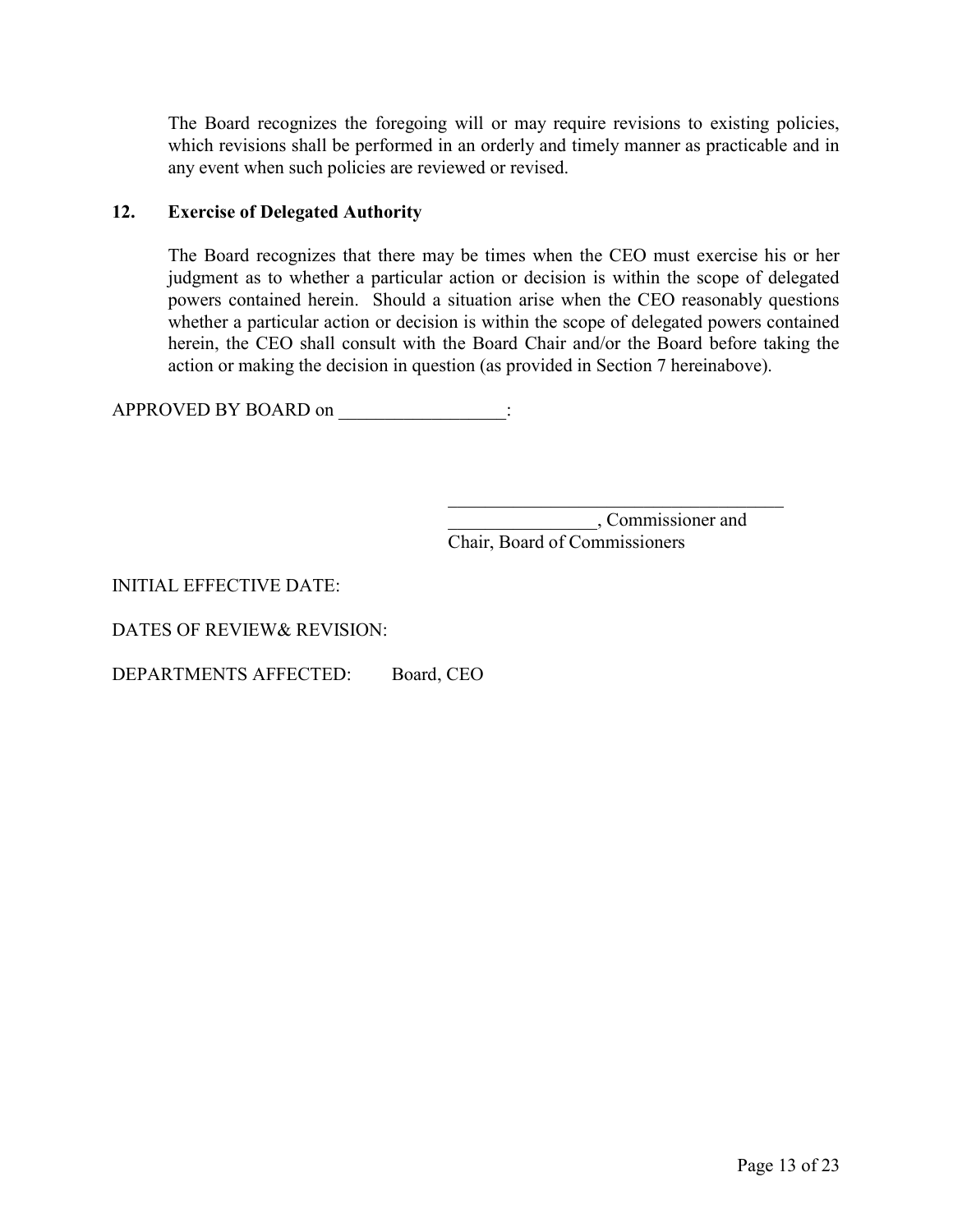## Chart 1 – Delegation of Board Powers and Duties to CEO

Section 3 hereinabove sets forth general powers delegated to the CEO and subject thereto, the CEO shall have the authority set forth in this Chart 1. All powers and duties delegated to the CEO as described in Chart 1 may be further delegated by the CEO as set forth in Section 3 hereinabove.

| A. GENERAL                                            | <b>Chief Executive Officer</b>                                                                  |
|-------------------------------------------------------|-------------------------------------------------------------------------------------------------|
| <b>Operational and Capital Budget</b>                 | Prepares and recommends. Implements both upon<br>CEO:                                           |
|                                                       | approval by Board.                                                                              |
|                                                       | Board: Approves.                                                                                |
| Contract Indebtedness (including                      | CEO:<br>Describes impact of various alternatives on operations                                  |
| borrowing, LTGO or revenue                            | and charges for services and makes                                                              |
| bonds, or material leases)                            | recommendations to Board. Implements upon                                                       |
|                                                       | approval by Board.                                                                              |
|                                                       | Board: Approves all indebtedness.<br>Identifies alternatives, analyzes implications on          |
| Raise revenue by regular or<br>special levy.          | CEO:<br>operations and charges and makes recommendations.                                       |
|                                                       | Board: Approves levy actions.                                                                   |
|                                                       | CEO:                                                                                            |
| Priority rights of District residents<br>when allowed | Assures District residents have allowable priority for<br>services; recommends policy to Board. |
|                                                       |                                                                                                 |
| <b>Board Committees</b>                               | Board: Approves policy.<br>Recommends community members.<br>CEO:                                |
|                                                       | Board: Approves.                                                                                |
| Systems Approach                                      | Creates a system that helps assure a high-reliability<br>CEO:                                   |
|                                                       | and trusted organization.                                                                       |
| <b>Metrics of Success</b>                             | Recommends key organizational Dashboard metrics<br>CEO:                                         |
|                                                       | and assures routine monitoring and reporting.                                                   |
|                                                       | Board: Approves.                                                                                |
| Long-Range Planning (Strategic                        | Prepares Strategic Plan proposal that includes needs<br>CEO:                                    |
| Plan)                                                 | assessment, population projections if appropriate,                                              |
|                                                       | proposed financing source(s) and regulatory                                                     |
|                                                       | requirements, all of which is submitted in a                                                    |
|                                                       | recommendation to Board. Updates plan at least                                                  |
|                                                       | annually and integrates/coordinates with capital                                                |
|                                                       | budget.                                                                                         |
|                                                       | Board: Approves overall Strategic Plan.                                                         |
| <b>B. EMPLOYMENT AND</b>                              | <b>Chief Executive Officer</b>                                                                  |
| <b>COMPENSATION MATTERS</b>                           |                                                                                                 |
| Employ Superintendent (CEO) and                       | CEO:<br>Provides all necessary and appropriate information                                      |
| Compensation of CEO                                   | relevant to performance-based compensation (HR                                                  |
|                                                       | provides compensation data as requested by Board).                                              |
|                                                       | Board: Hires, evaluates, compensates and, when deemed                                           |
|                                                       | necessary, discharges CEO.                                                                      |
| Employ Attorneys/                                     | Engagement or employment of General Counsel in<br>CEO:                                          |
| <b>Legal Consultation</b>                             | consultation with and approval of the Board.                                                    |
|                                                       | Authorizes and approves engagement of other                                                     |
|                                                       | attorneys and authorized firms as necessary, approves                                           |
|                                                       | payment thereof.                                                                                |
|                                                       | Board: Appoints General Counsel.                                                                |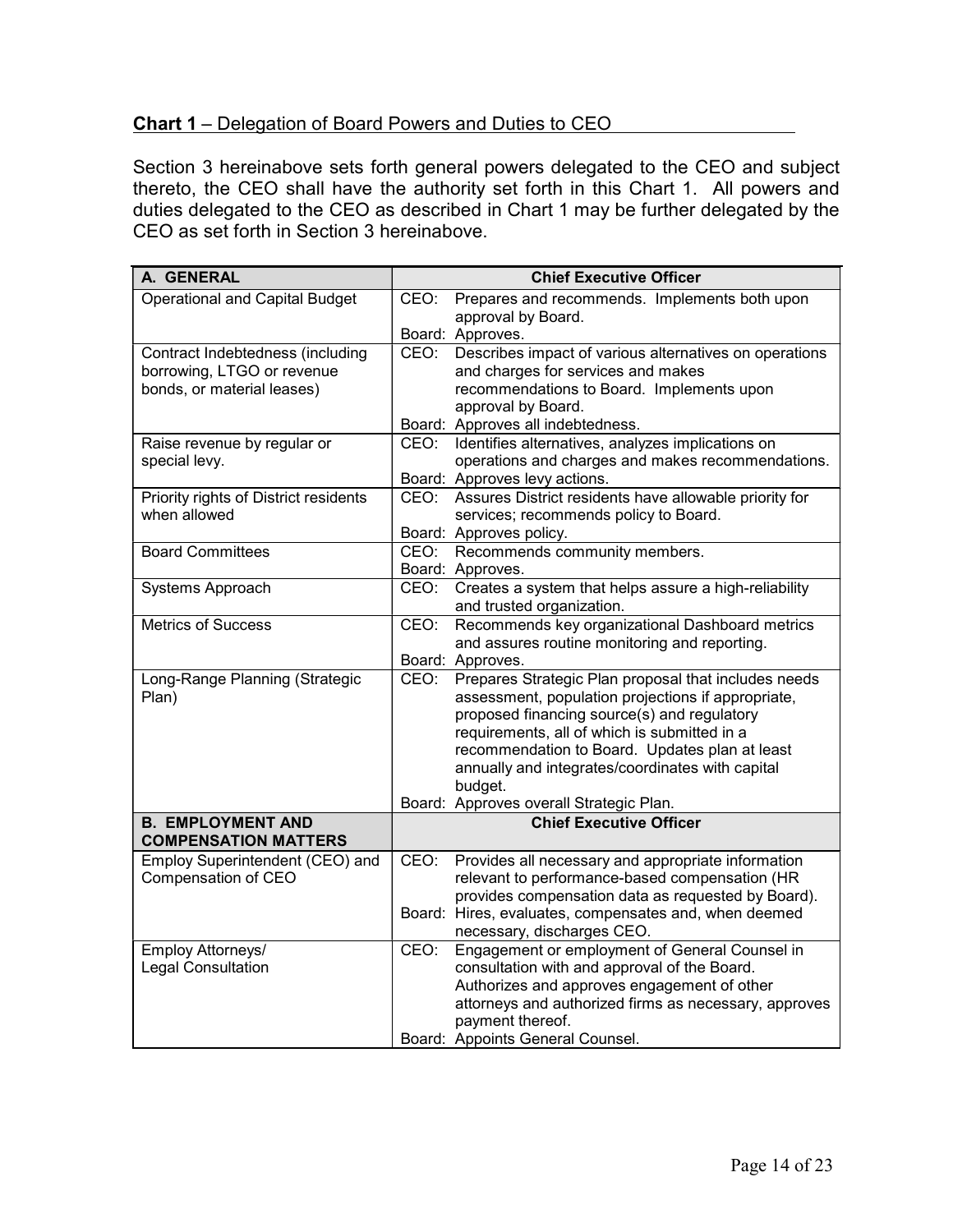| Employment of staff, including<br>hiring, compensation, lay-off,<br>discipline, termination or<br>suspension | Approves. Communicates major organizational changes and<br>changes in key personnel to Board prior to employee<br>notification when reasonably possible; biennially provides to<br>Board a Compensation Chart summarizing compensation<br>(including incentive compensation, if any, and employee<br>benefits) for employees at vice president level and above.                                                                                                                                                                                                                                                                                                                                                     |
|--------------------------------------------------------------------------------------------------------------|---------------------------------------------------------------------------------------------------------------------------------------------------------------------------------------------------------------------------------------------------------------------------------------------------------------------------------------------------------------------------------------------------------------------------------------------------------------------------------------------------------------------------------------------------------------------------------------------------------------------------------------------------------------------------------------------------------------------|
| <b>Executive Compensation Policy</b>                                                                         | CEO:<br>Recommends.<br>Board: Approves.                                                                                                                                                                                                                                                                                                                                                                                                                                                                                                                                                                                                                                                                             |
| <b>Employee Retirement Programs</b>                                                                          | Administers contract with Retirement Plan<br>CEO:<br>Administrator and recommends changes to Board.<br>Oversees and is responsible for the retirement plan<br>function of the Retirement Plan & Deferred<br><b>Compensation Committee</b><br>Board: Approves Retirement Plan Administrator and changes<br>to plan, including changes in benefits.                                                                                                                                                                                                                                                                                                                                                                   |
| Payment of travel and living<br>expenses for applicants;<br>reimbursable employee expenses                   | Administers in accordance with Policy and applicable statutes<br>and regulations.                                                                                                                                                                                                                                                                                                                                                                                                                                                                                                                                                                                                                                   |
| <b>Collective Bargaining Agreements</b>                                                                      | CEO: Recommends; discusses negotiating parameters with<br>Board in advance of commencement of negotiations<br>and during same.<br>Board: Approves.                                                                                                                                                                                                                                                                                                                                                                                                                                                                                                                                                                  |
| Exclusive physician practice                                                                                 | CEO:<br>Recommends.                                                                                                                                                                                                                                                                                                                                                                                                                                                                                                                                                                                                                                                                                                 |
| privileges or clinical services;<br>restrictive arrangements                                                 | Board: Approves.                                                                                                                                                                                                                                                                                                                                                                                                                                                                                                                                                                                                                                                                                                    |
| Individual Physician contracts,<br>including (but not limited to)<br><b>Medical Directors</b>                | Recommends Physician Compensation Policy;<br>CEO:<br>approval within Physician Compensation Policy.<br>Board: Approves Physician Compensation Policy; approves<br>contracts outside of said Policy.<br>Notwithstanding the requirement for Board approval of budget<br>variances of \$250,000 or more as specified below, Board<br>approval shall not be necessary for the hiring of individual<br>physicians for whom compensation may exceed \$250,000<br>provided such hiring is in accordance with the Physician<br>Compensation Policy. An unbudgeted acquisition of a<br>physician practice or creation of a new physician practice shall,<br>regardless of the cost, be presented to the Board for approval. |
| <b>Consulting services</b>                                                                                   | Approves up to \$250,000 per contract (or firm) annually, while<br>recognizing that<br>strives to optimize<br>and minimize the use of consultants.                                                                                                                                                                                                                                                                                                                                                                                                                                                                                                                                                                  |
| Outsourcing of Departments or<br><b>Services</b>                                                             | Recommends new department-wide outsourcing of<br>CEO:<br>services.<br>Board: Approves.                                                                                                                                                                                                                                                                                                                                                                                                                                                                                                                                                                                                                              |
| All other employment issues                                                                                  | Approves.                                                                                                                                                                                                                                                                                                                                                                                                                                                                                                                                                                                                                                                                                                           |
| <b>C. FINANCIAL PERFORMANCE</b><br><b>MATTERS</b>                                                            | <b>Chief Executive Officer</b>                                                                                                                                                                                                                                                                                                                                                                                                                                                                                                                                                                                                                                                                                      |
| <b>Annual Operating and Capital</b><br><b>Budget; Fiscal Goals</b>                                           | CEO:<br>Recommends the annual operating and capital budget<br>that supports the Strategic Plan. As part of this,<br>recommends annual and long-term financial<br>performance goals and metrics, including NOI, NI,<br>Operating EBIDA, EBIDA and Days' Cash required to<br>meet debt obligations and capital needs of<br>Board: Approves budget, Strategic Plan and related goals.                                                                                                                                                                                                                                                                                                                                  |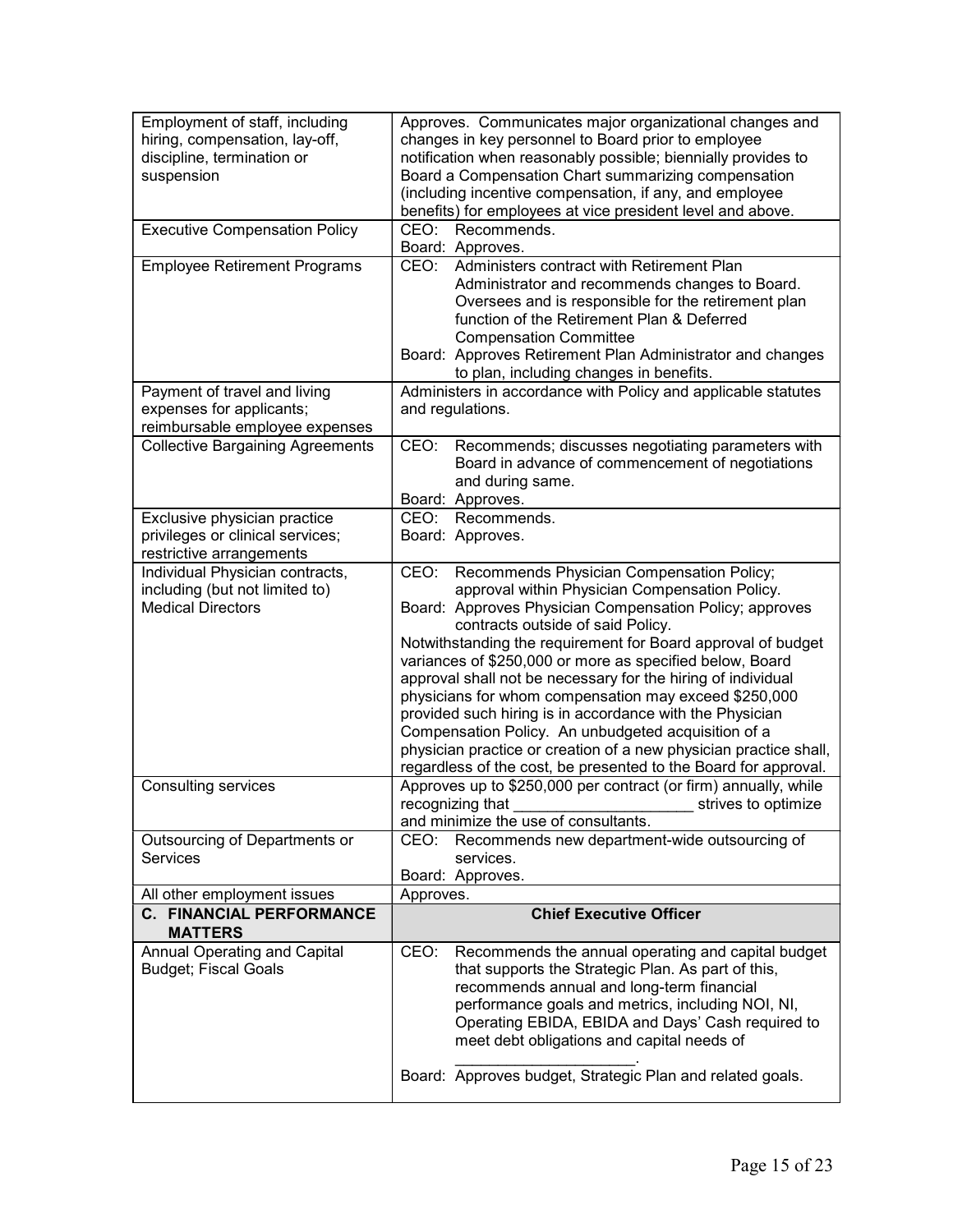| Management of Financial<br>Performance                     | Manages the annual operating and capital budgets<br>CEO:<br>toward the annual goals approved by the Board. Keeps<br>the Board informed and engaged in the performance<br>via reports and the Audit & Finance Committee.<br>Assures systems are in place to share fiscal<br>performance and material deviations (positive and<br>negative) in revenue, revenue adjustments, and<br>expenses that impact key fiscal metrics. Develops<br>plans to adjust to unforeseen performance variations.<br>Board: Approves unbudgeted operating expenses in excess<br>of \$500,000 (annualized) regardless of whether there<br>is associated revenue.                                                                                                                                                                                                                                                                                                                                                                           |
|------------------------------------------------------------|----------------------------------------------------------------------------------------------------------------------------------------------------------------------------------------------------------------------------------------------------------------------------------------------------------------------------------------------------------------------------------------------------------------------------------------------------------------------------------------------------------------------------------------------------------------------------------------------------------------------------------------------------------------------------------------------------------------------------------------------------------------------------------------------------------------------------------------------------------------------------------------------------------------------------------------------------------------------------------------------------------------------|
| Management of Capital Budget<br>(including Capital Leases) | CEO:<br>(a) Manages within the Board-approved annual capital<br>plan; (b) may substitute, add, delete or defer specific<br>capital items in the approved budget that are under<br>\$500,000 as long as they are consistent with the<br>Strategic Plan and/or applicable Board resolution; (c)<br>substitution of items that are greater than \$250,000<br>shall be reported to the Board in advance; (d)<br>approves items up to \$500,000 covered by<br>contingency; and (e) prepares and provides to Board<br>for approval a written business plan/justification of any<br>capital expenditure of \$500,000 or more (even if in<br>Board-approved budget).<br>Board: (a) Approves any capital expenditure in excess of<br>\$500,000; and (b) approves any capital expenditure<br>requiring use of Board Designated Assets not planned<br>for in the Capital Budget. If a substitution of an item is<br>in conflict with a previously-approved Board resolution,<br>the substitution must be approved by the Board. |
| Hospital rate-setting                                      | (a) Approves for specific clinical lines or procedures;<br>CEO:<br>(b) as part of the Operating Budget, recommends any<br>material rate increase for<br>and (c) recommends the designation of Hospital<br>Outpatient Departments or Clinics ("HOPDs") for<br>provider-based billing.<br>Board: Approves material or hospital-wide rate increases and<br>designation of HOPDs for provider-based billing.                                                                                                                                                                                                                                                                                                                                                                                                                                                                                                                                                                                                             |
| <b>Engage External Financial Auditors</b><br>for<br>System | Recommends external audit firm to the Board Audit &<br>CEO:<br>Finance Committee ("BA&FC"). Periodically, generally<br>every 5 years sends out an RFP to external audit<br>services<br>BA&FC: Recommends firm and fee to Board.<br>Board: Approves firm and fee.                                                                                                                                                                                                                                                                                                                                                                                                                                                                                                                                                                                                                                                                                                                                                     |
| <b>External Auditor Process &amp; Results</b>              | Supports the audit process through the Finance team.<br>CEO:<br>BA&FC: Receives and reviews the final audit report.<br>Board: Approves final report.                                                                                                                                                                                                                                                                                                                                                                                                                                                                                                                                                                                                                                                                                                                                                                                                                                                                 |
| Surplus personal property and<br>disposition thereof       | CEO: Recommends to Board<br>Board: Approves disposition by Board resolution as required<br>by RCW 70.44.320.                                                                                                                                                                                                                                                                                                                                                                                                                                                                                                                                                                                                                                                                                                                                                                                                                                                                                                         |
| <b>D. OTHER CONTRACTS AND</b><br><b>SERVICES</b>           | <b>Chief Executive Officer</b>                                                                                                                                                                                                                                                                                                                                                                                                                                                                                                                                                                                                                                                                                                                                                                                                                                                                                                                                                                                       |
| Academic affiliations                                      | Approves, with report to Board as requested.                                                                                                                                                                                                                                                                                                                                                                                                                                                                                                                                                                                                                                                                                                                                                                                                                                                                                                                                                                         |
| Payor contracts -<br>only                                  | Approves of guidelines, with report to Board annually or more<br>frequently as necessary and appropriate, including notification<br>of material changes in payor strategy. Unbudgeted downside                                                                                                                                                                                                                                                                                                                                                                                                                                                                                                                                                                                                                                                                                                                                                                                                                       |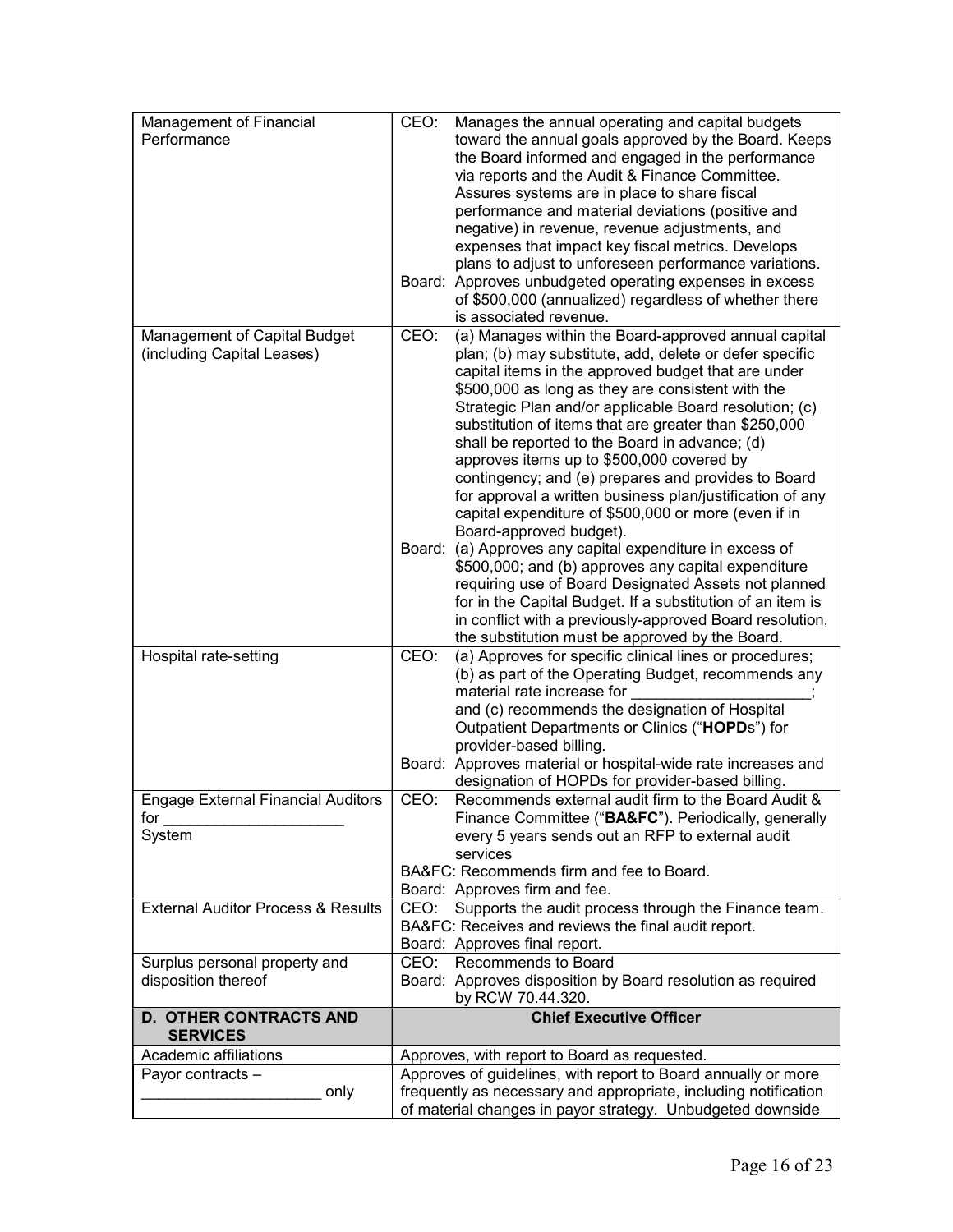| to District exceeding \$500,000 per contract - CEO<br>recommends; Board approves.<br>Approves unbudgeted downside "risk-based" contracts<br>CEO:<br>Payor contracts -<br>with potential annualized loss exposure to CIN up to<br><b>Clinically-Integrated Networks</b><br>\$500,000; recommends if the level of risk assumed by<br>(CINs) or similar<br>the CIN in connection with any Payor contract is<br>\$500,000 or more.<br>Board: Approves.<br><b>Physician Practice Acquisitions</b><br>CEO:<br>Recommends acquisitions or dispositions.<br>Implements upon approval. Keeps Board informed of<br>negotiations or potential acquisitions under<br>consideration.<br>Board: Authorizes acquisitions or dispositions.<br><b>E. REAL PROPERTY &amp;</b><br><b>Chief Executive Officer</b><br><b>CONSTRUCTION PROJECTS</b><br>Eminent domain<br>CEO:<br>Recommends eminent domain acquisitions.<br>Implements upon approval.<br>Board: Authorizes eminent domain resolution.<br>Acquisition or disposition of real<br>Recommends acquisitions or dispositions.<br>CEO:<br>property (including easements but<br>Implements upon approval.<br>excluding leasing)<br>Board: Approves.<br>Approves all leases to external parties in conformity<br>Space lease-as lessor<br>CEO:<br>with Board Policy, approved format and rates, and with<br>legal review.<br>Board: Sets format when desired (with legal review), sets<br>Board Policy so as to assure FMV compliance<br>following CEO recommendation, and provides<br>direction to CEO, directly and through the Board<br>Planning & Construction Committee.<br>If budgeted, approves. If unbudgeted, approves all up<br>Space lease-as lessee (new or<br>CEO:<br>to \$500,000 annual expenditure per lease, with legal<br>unbudgeted)<br>review.<br>Board: Approves all unbudgeted over \$500,000 annual<br>expenditure per lease, with legal review.<br>Approves all up to \$500,000 per lease in conformity with<br>Tenant improvements as lessor<br>Board Policy.<br>Approves all up to \$500,000 per lease in conformity with Board<br>Tenant improvements as lessee<br>Policy.<br>Master Space Plan<br>Prepares and recommends Master Space Plan,<br>CEO:<br>including phases, and implements upon approval by<br>Board. Updates plan at least annually and<br>integrates/coordinates with capital budget.<br>Board: Approves.<br>CEO:<br>Prepares proposals with sufficient details for<br>Major Project (defined as projects<br>which in the aggregate exceed<br>development of project scope, design, budget,<br>\$500,000 in cost) determination<br>financing plan, and schedule. Recommends use of<br>and implementation<br>General Contractor/Construction Manager ("GC/CM")<br>method of project delivery in accordance with the<br>GC/CM Policy. Obtains Certificate of Need ("CON") if<br>required. Solicits and reviews bids for construction and<br>related professional services per applicable<br>requirements of RCW 70.44; reviews responses and<br>recommends to Board. Selects and/or recommends |  | "risk-based" contracts with potential annualized loss exposure |
|---------------------------------------------------------------------------------------------------------------------------------------------------------------------------------------------------------------------------------------------------------------------------------------------------------------------------------------------------------------------------------------------------------------------------------------------------------------------------------------------------------------------------------------------------------------------------------------------------------------------------------------------------------------------------------------------------------------------------------------------------------------------------------------------------------------------------------------------------------------------------------------------------------------------------------------------------------------------------------------------------------------------------------------------------------------------------------------------------------------------------------------------------------------------------------------------------------------------------------------------------------------------------------------------------------------------------------------------------------------------------------------------------------------------------------------------------------------------------------------------------------------------------------------------------------------------------------------------------------------------------------------------------------------------------------------------------------------------------------------------------------------------------------------------------------------------------------------------------------------------------------------------------------------------------------------------------------------------------------------------------------------------------------------------------------------------------------------------------------------------------------------------------------------------------------------------------------------------------------------------------------------------------------------------------------------------------------------------------------------------------------------------------------------------------------------------------------------------------------------------------------------------------------------------------------------------------------------------------------------------------------------------------------------------------------------------------------------------------------------------------------------------------------------------------------------------------------------------------------------------------------------------------------------------------------------------------------------------------------------------------------------------------------------------------------------------------|--|----------------------------------------------------------------|
|                                                                                                                                                                                                                                                                                                                                                                                                                                                                                                                                                                                                                                                                                                                                                                                                                                                                                                                                                                                                                                                                                                                                                                                                                                                                                                                                                                                                                                                                                                                                                                                                                                                                                                                                                                                                                                                                                                                                                                                                                                                                                                                                                                                                                                                                                                                                                                                                                                                                                                                                                                                                                                                                                                                                                                                                                                                                                                                                                                                                                                                                           |  |                                                                |
|                                                                                                                                                                                                                                                                                                                                                                                                                                                                                                                                                                                                                                                                                                                                                                                                                                                                                                                                                                                                                                                                                                                                                                                                                                                                                                                                                                                                                                                                                                                                                                                                                                                                                                                                                                                                                                                                                                                                                                                                                                                                                                                                                                                                                                                                                                                                                                                                                                                                                                                                                                                                                                                                                                                                                                                                                                                                                                                                                                                                                                                                           |  |                                                                |
|                                                                                                                                                                                                                                                                                                                                                                                                                                                                                                                                                                                                                                                                                                                                                                                                                                                                                                                                                                                                                                                                                                                                                                                                                                                                                                                                                                                                                                                                                                                                                                                                                                                                                                                                                                                                                                                                                                                                                                                                                                                                                                                                                                                                                                                                                                                                                                                                                                                                                                                                                                                                                                                                                                                                                                                                                                                                                                                                                                                                                                                                           |  |                                                                |
|                                                                                                                                                                                                                                                                                                                                                                                                                                                                                                                                                                                                                                                                                                                                                                                                                                                                                                                                                                                                                                                                                                                                                                                                                                                                                                                                                                                                                                                                                                                                                                                                                                                                                                                                                                                                                                                                                                                                                                                                                                                                                                                                                                                                                                                                                                                                                                                                                                                                                                                                                                                                                                                                                                                                                                                                                                                                                                                                                                                                                                                                           |  |                                                                |
|                                                                                                                                                                                                                                                                                                                                                                                                                                                                                                                                                                                                                                                                                                                                                                                                                                                                                                                                                                                                                                                                                                                                                                                                                                                                                                                                                                                                                                                                                                                                                                                                                                                                                                                                                                                                                                                                                                                                                                                                                                                                                                                                                                                                                                                                                                                                                                                                                                                                                                                                                                                                                                                                                                                                                                                                                                                                                                                                                                                                                                                                           |  |                                                                |
|                                                                                                                                                                                                                                                                                                                                                                                                                                                                                                                                                                                                                                                                                                                                                                                                                                                                                                                                                                                                                                                                                                                                                                                                                                                                                                                                                                                                                                                                                                                                                                                                                                                                                                                                                                                                                                                                                                                                                                                                                                                                                                                                                                                                                                                                                                                                                                                                                                                                                                                                                                                                                                                                                                                                                                                                                                                                                                                                                                                                                                                                           |  |                                                                |
|                                                                                                                                                                                                                                                                                                                                                                                                                                                                                                                                                                                                                                                                                                                                                                                                                                                                                                                                                                                                                                                                                                                                                                                                                                                                                                                                                                                                                                                                                                                                                                                                                                                                                                                                                                                                                                                                                                                                                                                                                                                                                                                                                                                                                                                                                                                                                                                                                                                                                                                                                                                                                                                                                                                                                                                                                                                                                                                                                                                                                                                                           |  |                                                                |
|                                                                                                                                                                                                                                                                                                                                                                                                                                                                                                                                                                                                                                                                                                                                                                                                                                                                                                                                                                                                                                                                                                                                                                                                                                                                                                                                                                                                                                                                                                                                                                                                                                                                                                                                                                                                                                                                                                                                                                                                                                                                                                                                                                                                                                                                                                                                                                                                                                                                                                                                                                                                                                                                                                                                                                                                                                                                                                                                                                                                                                                                           |  |                                                                |
|                                                                                                                                                                                                                                                                                                                                                                                                                                                                                                                                                                                                                                                                                                                                                                                                                                                                                                                                                                                                                                                                                                                                                                                                                                                                                                                                                                                                                                                                                                                                                                                                                                                                                                                                                                                                                                                                                                                                                                                                                                                                                                                                                                                                                                                                                                                                                                                                                                                                                                                                                                                                                                                                                                                                                                                                                                                                                                                                                                                                                                                                           |  |                                                                |
|                                                                                                                                                                                                                                                                                                                                                                                                                                                                                                                                                                                                                                                                                                                                                                                                                                                                                                                                                                                                                                                                                                                                                                                                                                                                                                                                                                                                                                                                                                                                                                                                                                                                                                                                                                                                                                                                                                                                                                                                                                                                                                                                                                                                                                                                                                                                                                                                                                                                                                                                                                                                                                                                                                                                                                                                                                                                                                                                                                                                                                                                           |  |                                                                |
|                                                                                                                                                                                                                                                                                                                                                                                                                                                                                                                                                                                                                                                                                                                                                                                                                                                                                                                                                                                                                                                                                                                                                                                                                                                                                                                                                                                                                                                                                                                                                                                                                                                                                                                                                                                                                                                                                                                                                                                                                                                                                                                                                                                                                                                                                                                                                                                                                                                                                                                                                                                                                                                                                                                                                                                                                                                                                                                                                                                                                                                                           |  |                                                                |
|                                                                                                                                                                                                                                                                                                                                                                                                                                                                                                                                                                                                                                                                                                                                                                                                                                                                                                                                                                                                                                                                                                                                                                                                                                                                                                                                                                                                                                                                                                                                                                                                                                                                                                                                                                                                                                                                                                                                                                                                                                                                                                                                                                                                                                                                                                                                                                                                                                                                                                                                                                                                                                                                                                                                                                                                                                                                                                                                                                                                                                                                           |  |                                                                |
|                                                                                                                                                                                                                                                                                                                                                                                                                                                                                                                                                                                                                                                                                                                                                                                                                                                                                                                                                                                                                                                                                                                                                                                                                                                                                                                                                                                                                                                                                                                                                                                                                                                                                                                                                                                                                                                                                                                                                                                                                                                                                                                                                                                                                                                                                                                                                                                                                                                                                                                                                                                                                                                                                                                                                                                                                                                                                                                                                                                                                                                                           |  |                                                                |
|                                                                                                                                                                                                                                                                                                                                                                                                                                                                                                                                                                                                                                                                                                                                                                                                                                                                                                                                                                                                                                                                                                                                                                                                                                                                                                                                                                                                                                                                                                                                                                                                                                                                                                                                                                                                                                                                                                                                                                                                                                                                                                                                                                                                                                                                                                                                                                                                                                                                                                                                                                                                                                                                                                                                                                                                                                                                                                                                                                                                                                                                           |  |                                                                |
|                                                                                                                                                                                                                                                                                                                                                                                                                                                                                                                                                                                                                                                                                                                                                                                                                                                                                                                                                                                                                                                                                                                                                                                                                                                                                                                                                                                                                                                                                                                                                                                                                                                                                                                                                                                                                                                                                                                                                                                                                                                                                                                                                                                                                                                                                                                                                                                                                                                                                                                                                                                                                                                                                                                                                                                                                                                                                                                                                                                                                                                                           |  |                                                                |
|                                                                                                                                                                                                                                                                                                                                                                                                                                                                                                                                                                                                                                                                                                                                                                                                                                                                                                                                                                                                                                                                                                                                                                                                                                                                                                                                                                                                                                                                                                                                                                                                                                                                                                                                                                                                                                                                                                                                                                                                                                                                                                                                                                                                                                                                                                                                                                                                                                                                                                                                                                                                                                                                                                                                                                                                                                                                                                                                                                                                                                                                           |  |                                                                |
|                                                                                                                                                                                                                                                                                                                                                                                                                                                                                                                                                                                                                                                                                                                                                                                                                                                                                                                                                                                                                                                                                                                                                                                                                                                                                                                                                                                                                                                                                                                                                                                                                                                                                                                                                                                                                                                                                                                                                                                                                                                                                                                                                                                                                                                                                                                                                                                                                                                                                                                                                                                                                                                                                                                                                                                                                                                                                                                                                                                                                                                                           |  |                                                                |
|                                                                                                                                                                                                                                                                                                                                                                                                                                                                                                                                                                                                                                                                                                                                                                                                                                                                                                                                                                                                                                                                                                                                                                                                                                                                                                                                                                                                                                                                                                                                                                                                                                                                                                                                                                                                                                                                                                                                                                                                                                                                                                                                                                                                                                                                                                                                                                                                                                                                                                                                                                                                                                                                                                                                                                                                                                                                                                                                                                                                                                                                           |  |                                                                |
|                                                                                                                                                                                                                                                                                                                                                                                                                                                                                                                                                                                                                                                                                                                                                                                                                                                                                                                                                                                                                                                                                                                                                                                                                                                                                                                                                                                                                                                                                                                                                                                                                                                                                                                                                                                                                                                                                                                                                                                                                                                                                                                                                                                                                                                                                                                                                                                                                                                                                                                                                                                                                                                                                                                                                                                                                                                                                                                                                                                                                                                                           |  |                                                                |
|                                                                                                                                                                                                                                                                                                                                                                                                                                                                                                                                                                                                                                                                                                                                                                                                                                                                                                                                                                                                                                                                                                                                                                                                                                                                                                                                                                                                                                                                                                                                                                                                                                                                                                                                                                                                                                                                                                                                                                                                                                                                                                                                                                                                                                                                                                                                                                                                                                                                                                                                                                                                                                                                                                                                                                                                                                                                                                                                                                                                                                                                           |  |                                                                |
|                                                                                                                                                                                                                                                                                                                                                                                                                                                                                                                                                                                                                                                                                                                                                                                                                                                                                                                                                                                                                                                                                                                                                                                                                                                                                                                                                                                                                                                                                                                                                                                                                                                                                                                                                                                                                                                                                                                                                                                                                                                                                                                                                                                                                                                                                                                                                                                                                                                                                                                                                                                                                                                                                                                                                                                                                                                                                                                                                                                                                                                                           |  |                                                                |
|                                                                                                                                                                                                                                                                                                                                                                                                                                                                                                                                                                                                                                                                                                                                                                                                                                                                                                                                                                                                                                                                                                                                                                                                                                                                                                                                                                                                                                                                                                                                                                                                                                                                                                                                                                                                                                                                                                                                                                                                                                                                                                                                                                                                                                                                                                                                                                                                                                                                                                                                                                                                                                                                                                                                                                                                                                                                                                                                                                                                                                                                           |  |                                                                |
|                                                                                                                                                                                                                                                                                                                                                                                                                                                                                                                                                                                                                                                                                                                                                                                                                                                                                                                                                                                                                                                                                                                                                                                                                                                                                                                                                                                                                                                                                                                                                                                                                                                                                                                                                                                                                                                                                                                                                                                                                                                                                                                                                                                                                                                                                                                                                                                                                                                                                                                                                                                                                                                                                                                                                                                                                                                                                                                                                                                                                                                                           |  |                                                                |
|                                                                                                                                                                                                                                                                                                                                                                                                                                                                                                                                                                                                                                                                                                                                                                                                                                                                                                                                                                                                                                                                                                                                                                                                                                                                                                                                                                                                                                                                                                                                                                                                                                                                                                                                                                                                                                                                                                                                                                                                                                                                                                                                                                                                                                                                                                                                                                                                                                                                                                                                                                                                                                                                                                                                                                                                                                                                                                                                                                                                                                                                           |  |                                                                |
|                                                                                                                                                                                                                                                                                                                                                                                                                                                                                                                                                                                                                                                                                                                                                                                                                                                                                                                                                                                                                                                                                                                                                                                                                                                                                                                                                                                                                                                                                                                                                                                                                                                                                                                                                                                                                                                                                                                                                                                                                                                                                                                                                                                                                                                                                                                                                                                                                                                                                                                                                                                                                                                                                                                                                                                                                                                                                                                                                                                                                                                                           |  |                                                                |
|                                                                                                                                                                                                                                                                                                                                                                                                                                                                                                                                                                                                                                                                                                                                                                                                                                                                                                                                                                                                                                                                                                                                                                                                                                                                                                                                                                                                                                                                                                                                                                                                                                                                                                                                                                                                                                                                                                                                                                                                                                                                                                                                                                                                                                                                                                                                                                                                                                                                                                                                                                                                                                                                                                                                                                                                                                                                                                                                                                                                                                                                           |  |                                                                |
|                                                                                                                                                                                                                                                                                                                                                                                                                                                                                                                                                                                                                                                                                                                                                                                                                                                                                                                                                                                                                                                                                                                                                                                                                                                                                                                                                                                                                                                                                                                                                                                                                                                                                                                                                                                                                                                                                                                                                                                                                                                                                                                                                                                                                                                                                                                                                                                                                                                                                                                                                                                                                                                                                                                                                                                                                                                                                                                                                                                                                                                                           |  |                                                                |
|                                                                                                                                                                                                                                                                                                                                                                                                                                                                                                                                                                                                                                                                                                                                                                                                                                                                                                                                                                                                                                                                                                                                                                                                                                                                                                                                                                                                                                                                                                                                                                                                                                                                                                                                                                                                                                                                                                                                                                                                                                                                                                                                                                                                                                                                                                                                                                                                                                                                                                                                                                                                                                                                                                                                                                                                                                                                                                                                                                                                                                                                           |  |                                                                |
|                                                                                                                                                                                                                                                                                                                                                                                                                                                                                                                                                                                                                                                                                                                                                                                                                                                                                                                                                                                                                                                                                                                                                                                                                                                                                                                                                                                                                                                                                                                                                                                                                                                                                                                                                                                                                                                                                                                                                                                                                                                                                                                                                                                                                                                                                                                                                                                                                                                                                                                                                                                                                                                                                                                                                                                                                                                                                                                                                                                                                                                                           |  |                                                                |
|                                                                                                                                                                                                                                                                                                                                                                                                                                                                                                                                                                                                                                                                                                                                                                                                                                                                                                                                                                                                                                                                                                                                                                                                                                                                                                                                                                                                                                                                                                                                                                                                                                                                                                                                                                                                                                                                                                                                                                                                                                                                                                                                                                                                                                                                                                                                                                                                                                                                                                                                                                                                                                                                                                                                                                                                                                                                                                                                                                                                                                                                           |  |                                                                |
|                                                                                                                                                                                                                                                                                                                                                                                                                                                                                                                                                                                                                                                                                                                                                                                                                                                                                                                                                                                                                                                                                                                                                                                                                                                                                                                                                                                                                                                                                                                                                                                                                                                                                                                                                                                                                                                                                                                                                                                                                                                                                                                                                                                                                                                                                                                                                                                                                                                                                                                                                                                                                                                                                                                                                                                                                                                                                                                                                                                                                                                                           |  |                                                                |
|                                                                                                                                                                                                                                                                                                                                                                                                                                                                                                                                                                                                                                                                                                                                                                                                                                                                                                                                                                                                                                                                                                                                                                                                                                                                                                                                                                                                                                                                                                                                                                                                                                                                                                                                                                                                                                                                                                                                                                                                                                                                                                                                                                                                                                                                                                                                                                                                                                                                                                                                                                                                                                                                                                                                                                                                                                                                                                                                                                                                                                                                           |  |                                                                |
|                                                                                                                                                                                                                                                                                                                                                                                                                                                                                                                                                                                                                                                                                                                                                                                                                                                                                                                                                                                                                                                                                                                                                                                                                                                                                                                                                                                                                                                                                                                                                                                                                                                                                                                                                                                                                                                                                                                                                                                                                                                                                                                                                                                                                                                                                                                                                                                                                                                                                                                                                                                                                                                                                                                                                                                                                                                                                                                                                                                                                                                                           |  |                                                                |
|                                                                                                                                                                                                                                                                                                                                                                                                                                                                                                                                                                                                                                                                                                                                                                                                                                                                                                                                                                                                                                                                                                                                                                                                                                                                                                                                                                                                                                                                                                                                                                                                                                                                                                                                                                                                                                                                                                                                                                                                                                                                                                                                                                                                                                                                                                                                                                                                                                                                                                                                                                                                                                                                                                                                                                                                                                                                                                                                                                                                                                                                           |  |                                                                |
|                                                                                                                                                                                                                                                                                                                                                                                                                                                                                                                                                                                                                                                                                                                                                                                                                                                                                                                                                                                                                                                                                                                                                                                                                                                                                                                                                                                                                                                                                                                                                                                                                                                                                                                                                                                                                                                                                                                                                                                                                                                                                                                                                                                                                                                                                                                                                                                                                                                                                                                                                                                                                                                                                                                                                                                                                                                                                                                                                                                                                                                                           |  |                                                                |
|                                                                                                                                                                                                                                                                                                                                                                                                                                                                                                                                                                                                                                                                                                                                                                                                                                                                                                                                                                                                                                                                                                                                                                                                                                                                                                                                                                                                                                                                                                                                                                                                                                                                                                                                                                                                                                                                                                                                                                                                                                                                                                                                                                                                                                                                                                                                                                                                                                                                                                                                                                                                                                                                                                                                                                                                                                                                                                                                                                                                                                                                           |  |                                                                |
|                                                                                                                                                                                                                                                                                                                                                                                                                                                                                                                                                                                                                                                                                                                                                                                                                                                                                                                                                                                                                                                                                                                                                                                                                                                                                                                                                                                                                                                                                                                                                                                                                                                                                                                                                                                                                                                                                                                                                                                                                                                                                                                                                                                                                                                                                                                                                                                                                                                                                                                                                                                                                                                                                                                                                                                                                                                                                                                                                                                                                                                                           |  |                                                                |
|                                                                                                                                                                                                                                                                                                                                                                                                                                                                                                                                                                                                                                                                                                                                                                                                                                                                                                                                                                                                                                                                                                                                                                                                                                                                                                                                                                                                                                                                                                                                                                                                                                                                                                                                                                                                                                                                                                                                                                                                                                                                                                                                                                                                                                                                                                                                                                                                                                                                                                                                                                                                                                                                                                                                                                                                                                                                                                                                                                                                                                                                           |  |                                                                |
|                                                                                                                                                                                                                                                                                                                                                                                                                                                                                                                                                                                                                                                                                                                                                                                                                                                                                                                                                                                                                                                                                                                                                                                                                                                                                                                                                                                                                                                                                                                                                                                                                                                                                                                                                                                                                                                                                                                                                                                                                                                                                                                                                                                                                                                                                                                                                                                                                                                                                                                                                                                                                                                                                                                                                                                                                                                                                                                                                                                                                                                                           |  |                                                                |
|                                                                                                                                                                                                                                                                                                                                                                                                                                                                                                                                                                                                                                                                                                                                                                                                                                                                                                                                                                                                                                                                                                                                                                                                                                                                                                                                                                                                                                                                                                                                                                                                                                                                                                                                                                                                                                                                                                                                                                                                                                                                                                                                                                                                                                                                                                                                                                                                                                                                                                                                                                                                                                                                                                                                                                                                                                                                                                                                                                                                                                                                           |  |                                                                |
|                                                                                                                                                                                                                                                                                                                                                                                                                                                                                                                                                                                                                                                                                                                                                                                                                                                                                                                                                                                                                                                                                                                                                                                                                                                                                                                                                                                                                                                                                                                                                                                                                                                                                                                                                                                                                                                                                                                                                                                                                                                                                                                                                                                                                                                                                                                                                                                                                                                                                                                                                                                                                                                                                                                                                                                                                                                                                                                                                                                                                                                                           |  |                                                                |
|                                                                                                                                                                                                                                                                                                                                                                                                                                                                                                                                                                                                                                                                                                                                                                                                                                                                                                                                                                                                                                                                                                                                                                                                                                                                                                                                                                                                                                                                                                                                                                                                                                                                                                                                                                                                                                                                                                                                                                                                                                                                                                                                                                                                                                                                                                                                                                                                                                                                                                                                                                                                                                                                                                                                                                                                                                                                                                                                                                                                                                                                           |  |                                                                |
|                                                                                                                                                                                                                                                                                                                                                                                                                                                                                                                                                                                                                                                                                                                                                                                                                                                                                                                                                                                                                                                                                                                                                                                                                                                                                                                                                                                                                                                                                                                                                                                                                                                                                                                                                                                                                                                                                                                                                                                                                                                                                                                                                                                                                                                                                                                                                                                                                                                                                                                                                                                                                                                                                                                                                                                                                                                                                                                                                                                                                                                                           |  |                                                                |
|                                                                                                                                                                                                                                                                                                                                                                                                                                                                                                                                                                                                                                                                                                                                                                                                                                                                                                                                                                                                                                                                                                                                                                                                                                                                                                                                                                                                                                                                                                                                                                                                                                                                                                                                                                                                                                                                                                                                                                                                                                                                                                                                                                                                                                                                                                                                                                                                                                                                                                                                                                                                                                                                                                                                                                                                                                                                                                                                                                                                                                                                           |  |                                                                |
|                                                                                                                                                                                                                                                                                                                                                                                                                                                                                                                                                                                                                                                                                                                                                                                                                                                                                                                                                                                                                                                                                                                                                                                                                                                                                                                                                                                                                                                                                                                                                                                                                                                                                                                                                                                                                                                                                                                                                                                                                                                                                                                                                                                                                                                                                                                                                                                                                                                                                                                                                                                                                                                                                                                                                                                                                                                                                                                                                                                                                                                                           |  |                                                                |
|                                                                                                                                                                                                                                                                                                                                                                                                                                                                                                                                                                                                                                                                                                                                                                                                                                                                                                                                                                                                                                                                                                                                                                                                                                                                                                                                                                                                                                                                                                                                                                                                                                                                                                                                                                                                                                                                                                                                                                                                                                                                                                                                                                                                                                                                                                                                                                                                                                                                                                                                                                                                                                                                                                                                                                                                                                                                                                                                                                                                                                                                           |  |                                                                |
|                                                                                                                                                                                                                                                                                                                                                                                                                                                                                                                                                                                                                                                                                                                                                                                                                                                                                                                                                                                                                                                                                                                                                                                                                                                                                                                                                                                                                                                                                                                                                                                                                                                                                                                                                                                                                                                                                                                                                                                                                                                                                                                                                                                                                                                                                                                                                                                                                                                                                                                                                                                                                                                                                                                                                                                                                                                                                                                                                                                                                                                                           |  | architect and engineering firms in accordance with             |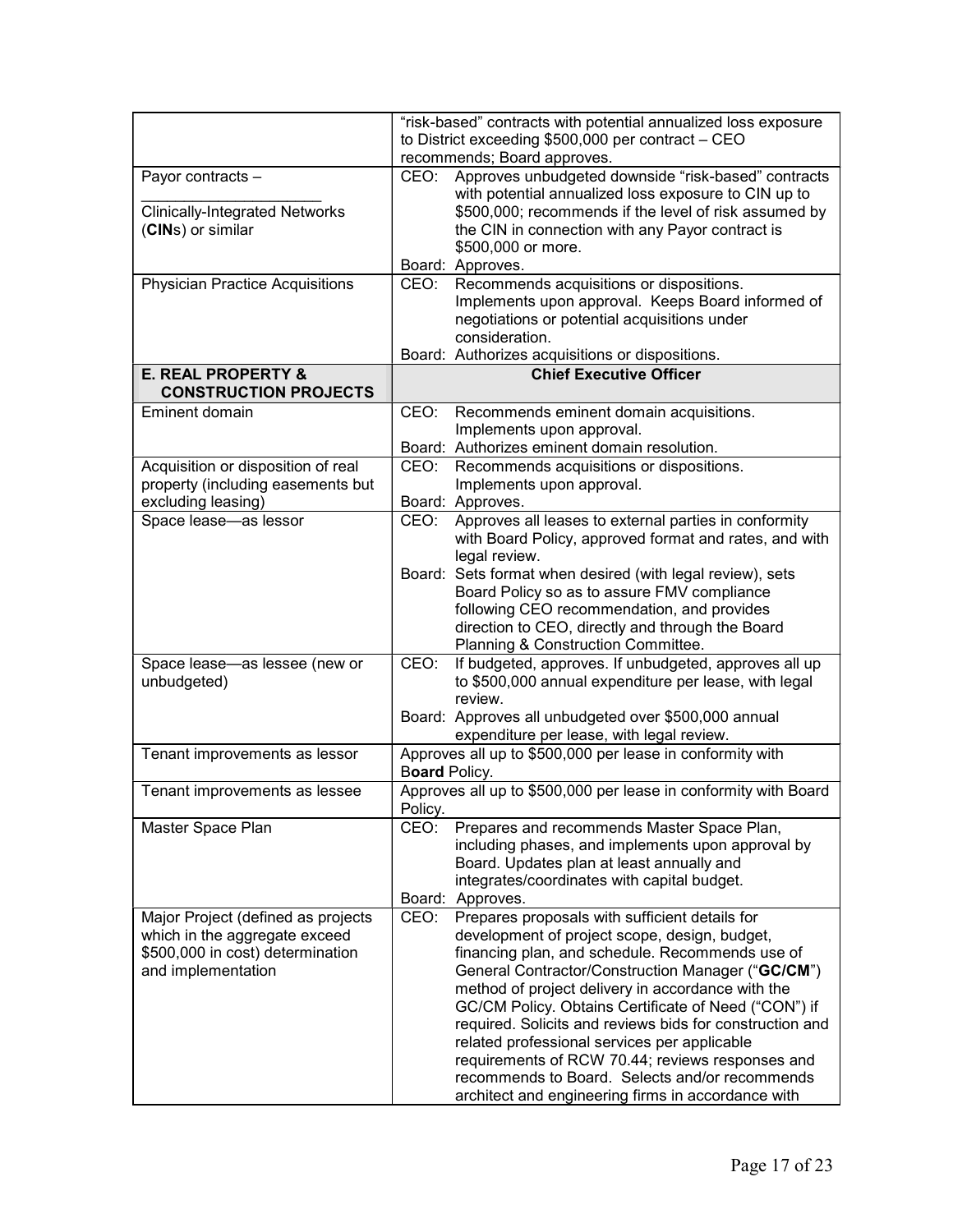| <b>Construction Management</b><br>Recommends outside construction management firm<br>CEO:<br>Services for Major Project<br>and/or GC/CM if determined to be necessary; solicits<br>and reviews proposals for same; negotiates and<br>recommends contract. Retains Owner's<br>Representative (Clerk-of-Works) if required.<br>Board: Approves authority to enter into contract.<br>Approves and implements, with periodic reports to the Board.<br>Minor project determination<br>(defined as projects which in the<br>aggregate are \$500,000 or less in<br>cost)<br>Facilities refurbishment or one-<br>Implements Board-approved annual plan/budget; otherwise<br>approves up to \$500,000 for unbudgeted individual projects or<br>time major repair costs<br>one-time major repair costs (per project or repair need).<br>Subject to Construction Change Order Request Process<br>Change Orders ("COs")/<br>Policy-Approves Construction Change Directives and/or<br><b>Construction Change Directives</b><br>Change Orders up to \$250,000 per project or contract in<br>("CCDs")/<br>Contractor Pay Requests<br>conformance with the Board approved project budget. If<br>Change Orders or Construction Change Directives result in<br>total project costs in excess of the Board-approved project<br>budget or exceed \$250,000, promptly provides variance report<br>and explanation to Board. Approves contractor pay requests<br>up to \$250,000 if part of a Board-approved project budget.<br><b>Final Acceptance</b><br>CEO: Coordinates (with architect, construction manager and<br>others as appropriate) final inspections and project<br>close-out. Recommends to Board final acceptance<br>when project is complete.<br>Board: Approves final acceptance and authorizes final<br>payments.<br>Approves. Subject to approval of Board Planning &<br>Space allocation<br>Construction Committee if substantial remodel (constituting a<br>Major Project) is required or when new space is allocated.<br><b>F. PATIENT ACCOUNTS</b><br><b>Chief Executive Officer</b><br>Charity Care and Bad Debt<br>Recommends policy to Board; implements policy.<br>CEO:<br>Approves all occurrences in accordance with policy;<br>informs Board of significant variations (exceeding<br>\$500,000) via monthly financial reports as needed.<br>Board: Approves policy.<br>Recommends and implements policy.<br>Premium Assistance Policy<br>CEO:<br>Board: Approves policy.<br>Recommends policy to Board; implements policy.<br>Administrative billing adjustments<br>CEO: | policy; negotiates and recommends contract. Consults<br>with Architect on preparation of schematic, design<br>detail, and construction documents and approval of<br>documents at completion of each step. Negotiates and<br>prepares all contracts for project. Coordinates<br>administration of projects and provides periodic project<br>status reports to Board as requested by Board.<br>Submits monthly payment voucher to Board.<br>Board: Approves GC/CM method, final overall project scope<br>and design, final budget and financing plan, schedule,<br>selection of architect and contractor and award of bids,<br>and authority to enter into contracts for same;<br>authorizes CEO to proceed on approved project as<br>defined. Approves subsequent modifications to the<br>foregoing as necessary. Approves of monthly<br>payment voucher. |
|----------------------------------------------------------------------------------------------------------------------------------------------------------------------------------------------------------------------------------------------------------------------------------------------------------------------------------------------------------------------------------------------------------------------------------------------------------------------------------------------------------------------------------------------------------------------------------------------------------------------------------------------------------------------------------------------------------------------------------------------------------------------------------------------------------------------------------------------------------------------------------------------------------------------------------------------------------------------------------------------------------------------------------------------------------------------------------------------------------------------------------------------------------------------------------------------------------------------------------------------------------------------------------------------------------------------------------------------------------------------------------------------------------------------------------------------------------------------------------------------------------------------------------------------------------------------------------------------------------------------------------------------------------------------------------------------------------------------------------------------------------------------------------------------------------------------------------------------------------------------------------------------------------------------------------------------------------------------------------------------------------------------------------------------------------------------------------------------------------------------------------------------------------------------------------------------------------------------------------------------------------------------------------------------------------------------------------------------------------------------------------------------------------------------------------------------------------------------------------------------------------------------------------------------------------------------------------|----------------------------------------------------------------------------------------------------------------------------------------------------------------------------------------------------------------------------------------------------------------------------------------------------------------------------------------------------------------------------------------------------------------------------------------------------------------------------------------------------------------------------------------------------------------------------------------------------------------------------------------------------------------------------------------------------------------------------------------------------------------------------------------------------------------------------------------------------------|
|                                                                                                                                                                                                                                                                                                                                                                                                                                                                                                                                                                                                                                                                                                                                                                                                                                                                                                                                                                                                                                                                                                                                                                                                                                                                                                                                                                                                                                                                                                                                                                                                                                                                                                                                                                                                                                                                                                                                                                                                                                                                                                                                                                                                                                                                                                                                                                                                                                                                                                                                                                                  |                                                                                                                                                                                                                                                                                                                                                                                                                                                                                                                                                                                                                                                                                                                                                                                                                                                          |
|                                                                                                                                                                                                                                                                                                                                                                                                                                                                                                                                                                                                                                                                                                                                                                                                                                                                                                                                                                                                                                                                                                                                                                                                                                                                                                                                                                                                                                                                                                                                                                                                                                                                                                                                                                                                                                                                                                                                                                                                                                                                                                                                                                                                                                                                                                                                                                                                                                                                                                                                                                                  |                                                                                                                                                                                                                                                                                                                                                                                                                                                                                                                                                                                                                                                                                                                                                                                                                                                          |
|                                                                                                                                                                                                                                                                                                                                                                                                                                                                                                                                                                                                                                                                                                                                                                                                                                                                                                                                                                                                                                                                                                                                                                                                                                                                                                                                                                                                                                                                                                                                                                                                                                                                                                                                                                                                                                                                                                                                                                                                                                                                                                                                                                                                                                                                                                                                                                                                                                                                                                                                                                                  |                                                                                                                                                                                                                                                                                                                                                                                                                                                                                                                                                                                                                                                                                                                                                                                                                                                          |
|                                                                                                                                                                                                                                                                                                                                                                                                                                                                                                                                                                                                                                                                                                                                                                                                                                                                                                                                                                                                                                                                                                                                                                                                                                                                                                                                                                                                                                                                                                                                                                                                                                                                                                                                                                                                                                                                                                                                                                                                                                                                                                                                                                                                                                                                                                                                                                                                                                                                                                                                                                                  |                                                                                                                                                                                                                                                                                                                                                                                                                                                                                                                                                                                                                                                                                                                                                                                                                                                          |
|                                                                                                                                                                                                                                                                                                                                                                                                                                                                                                                                                                                                                                                                                                                                                                                                                                                                                                                                                                                                                                                                                                                                                                                                                                                                                                                                                                                                                                                                                                                                                                                                                                                                                                                                                                                                                                                                                                                                                                                                                                                                                                                                                                                                                                                                                                                                                                                                                                                                                                                                                                                  |                                                                                                                                                                                                                                                                                                                                                                                                                                                                                                                                                                                                                                                                                                                                                                                                                                                          |
|                                                                                                                                                                                                                                                                                                                                                                                                                                                                                                                                                                                                                                                                                                                                                                                                                                                                                                                                                                                                                                                                                                                                                                                                                                                                                                                                                                                                                                                                                                                                                                                                                                                                                                                                                                                                                                                                                                                                                                                                                                                                                                                                                                                                                                                                                                                                                                                                                                                                                                                                                                                  |                                                                                                                                                                                                                                                                                                                                                                                                                                                                                                                                                                                                                                                                                                                                                                                                                                                          |
|                                                                                                                                                                                                                                                                                                                                                                                                                                                                                                                                                                                                                                                                                                                                                                                                                                                                                                                                                                                                                                                                                                                                                                                                                                                                                                                                                                                                                                                                                                                                                                                                                                                                                                                                                                                                                                                                                                                                                                                                                                                                                                                                                                                                                                                                                                                                                                                                                                                                                                                                                                                  |                                                                                                                                                                                                                                                                                                                                                                                                                                                                                                                                                                                                                                                                                                                                                                                                                                                          |
|                                                                                                                                                                                                                                                                                                                                                                                                                                                                                                                                                                                                                                                                                                                                                                                                                                                                                                                                                                                                                                                                                                                                                                                                                                                                                                                                                                                                                                                                                                                                                                                                                                                                                                                                                                                                                                                                                                                                                                                                                                                                                                                                                                                                                                                                                                                                                                                                                                                                                                                                                                                  |                                                                                                                                                                                                                                                                                                                                                                                                                                                                                                                                                                                                                                                                                                                                                                                                                                                          |
|                                                                                                                                                                                                                                                                                                                                                                                                                                                                                                                                                                                                                                                                                                                                                                                                                                                                                                                                                                                                                                                                                                                                                                                                                                                                                                                                                                                                                                                                                                                                                                                                                                                                                                                                                                                                                                                                                                                                                                                                                                                                                                                                                                                                                                                                                                                                                                                                                                                                                                                                                                                  |                                                                                                                                                                                                                                                                                                                                                                                                                                                                                                                                                                                                                                                                                                                                                                                                                                                          |
|                                                                                                                                                                                                                                                                                                                                                                                                                                                                                                                                                                                                                                                                                                                                                                                                                                                                                                                                                                                                                                                                                                                                                                                                                                                                                                                                                                                                                                                                                                                                                                                                                                                                                                                                                                                                                                                                                                                                                                                                                                                                                                                                                                                                                                                                                                                                                                                                                                                                                                                                                                                  |                                                                                                                                                                                                                                                                                                                                                                                                                                                                                                                                                                                                                                                                                                                                                                                                                                                          |
|                                                                                                                                                                                                                                                                                                                                                                                                                                                                                                                                                                                                                                                                                                                                                                                                                                                                                                                                                                                                                                                                                                                                                                                                                                                                                                                                                                                                                                                                                                                                                                                                                                                                                                                                                                                                                                                                                                                                                                                                                                                                                                                                                                                                                                                                                                                                                                                                                                                                                                                                                                                  |                                                                                                                                                                                                                                                                                                                                                                                                                                                                                                                                                                                                                                                                                                                                                                                                                                                          |
|                                                                                                                                                                                                                                                                                                                                                                                                                                                                                                                                                                                                                                                                                                                                                                                                                                                                                                                                                                                                                                                                                                                                                                                                                                                                                                                                                                                                                                                                                                                                                                                                                                                                                                                                                                                                                                                                                                                                                                                                                                                                                                                                                                                                                                                                                                                                                                                                                                                                                                                                                                                  |                                                                                                                                                                                                                                                                                                                                                                                                                                                                                                                                                                                                                                                                                                                                                                                                                                                          |
|                                                                                                                                                                                                                                                                                                                                                                                                                                                                                                                                                                                                                                                                                                                                                                                                                                                                                                                                                                                                                                                                                                                                                                                                                                                                                                                                                                                                                                                                                                                                                                                                                                                                                                                                                                                                                                                                                                                                                                                                                                                                                                                                                                                                                                                                                                                                                                                                                                                                                                                                                                                  |                                                                                                                                                                                                                                                                                                                                                                                                                                                                                                                                                                                                                                                                                                                                                                                                                                                          |
|                                                                                                                                                                                                                                                                                                                                                                                                                                                                                                                                                                                                                                                                                                                                                                                                                                                                                                                                                                                                                                                                                                                                                                                                                                                                                                                                                                                                                                                                                                                                                                                                                                                                                                                                                                                                                                                                                                                                                                                                                                                                                                                                                                                                                                                                                                                                                                                                                                                                                                                                                                                  |                                                                                                                                                                                                                                                                                                                                                                                                                                                                                                                                                                                                                                                                                                                                                                                                                                                          |
|                                                                                                                                                                                                                                                                                                                                                                                                                                                                                                                                                                                                                                                                                                                                                                                                                                                                                                                                                                                                                                                                                                                                                                                                                                                                                                                                                                                                                                                                                                                                                                                                                                                                                                                                                                                                                                                                                                                                                                                                                                                                                                                                                                                                                                                                                                                                                                                                                                                                                                                                                                                  |                                                                                                                                                                                                                                                                                                                                                                                                                                                                                                                                                                                                                                                                                                                                                                                                                                                          |
|                                                                                                                                                                                                                                                                                                                                                                                                                                                                                                                                                                                                                                                                                                                                                                                                                                                                                                                                                                                                                                                                                                                                                                                                                                                                                                                                                                                                                                                                                                                                                                                                                                                                                                                                                                                                                                                                                                                                                                                                                                                                                                                                                                                                                                                                                                                                                                                                                                                                                                                                                                                  |                                                                                                                                                                                                                                                                                                                                                                                                                                                                                                                                                                                                                                                                                                                                                                                                                                                          |
|                                                                                                                                                                                                                                                                                                                                                                                                                                                                                                                                                                                                                                                                                                                                                                                                                                                                                                                                                                                                                                                                                                                                                                                                                                                                                                                                                                                                                                                                                                                                                                                                                                                                                                                                                                                                                                                                                                                                                                                                                                                                                                                                                                                                                                                                                                                                                                                                                                                                                                                                                                                  |                                                                                                                                                                                                                                                                                                                                                                                                                                                                                                                                                                                                                                                                                                                                                                                                                                                          |
|                                                                                                                                                                                                                                                                                                                                                                                                                                                                                                                                                                                                                                                                                                                                                                                                                                                                                                                                                                                                                                                                                                                                                                                                                                                                                                                                                                                                                                                                                                                                                                                                                                                                                                                                                                                                                                                                                                                                                                                                                                                                                                                                                                                                                                                                                                                                                                                                                                                                                                                                                                                  |                                                                                                                                                                                                                                                                                                                                                                                                                                                                                                                                                                                                                                                                                                                                                                                                                                                          |
|                                                                                                                                                                                                                                                                                                                                                                                                                                                                                                                                                                                                                                                                                                                                                                                                                                                                                                                                                                                                                                                                                                                                                                                                                                                                                                                                                                                                                                                                                                                                                                                                                                                                                                                                                                                                                                                                                                                                                                                                                                                                                                                                                                                                                                                                                                                                                                                                                                                                                                                                                                                  |                                                                                                                                                                                                                                                                                                                                                                                                                                                                                                                                                                                                                                                                                                                                                                                                                                                          |
|                                                                                                                                                                                                                                                                                                                                                                                                                                                                                                                                                                                                                                                                                                                                                                                                                                                                                                                                                                                                                                                                                                                                                                                                                                                                                                                                                                                                                                                                                                                                                                                                                                                                                                                                                                                                                                                                                                                                                                                                                                                                                                                                                                                                                                                                                                                                                                                                                                                                                                                                                                                  |                                                                                                                                                                                                                                                                                                                                                                                                                                                                                                                                                                                                                                                                                                                                                                                                                                                          |
|                                                                                                                                                                                                                                                                                                                                                                                                                                                                                                                                                                                                                                                                                                                                                                                                                                                                                                                                                                                                                                                                                                                                                                                                                                                                                                                                                                                                                                                                                                                                                                                                                                                                                                                                                                                                                                                                                                                                                                                                                                                                                                                                                                                                                                                                                                                                                                                                                                                                                                                                                                                  |                                                                                                                                                                                                                                                                                                                                                                                                                                                                                                                                                                                                                                                                                                                                                                                                                                                          |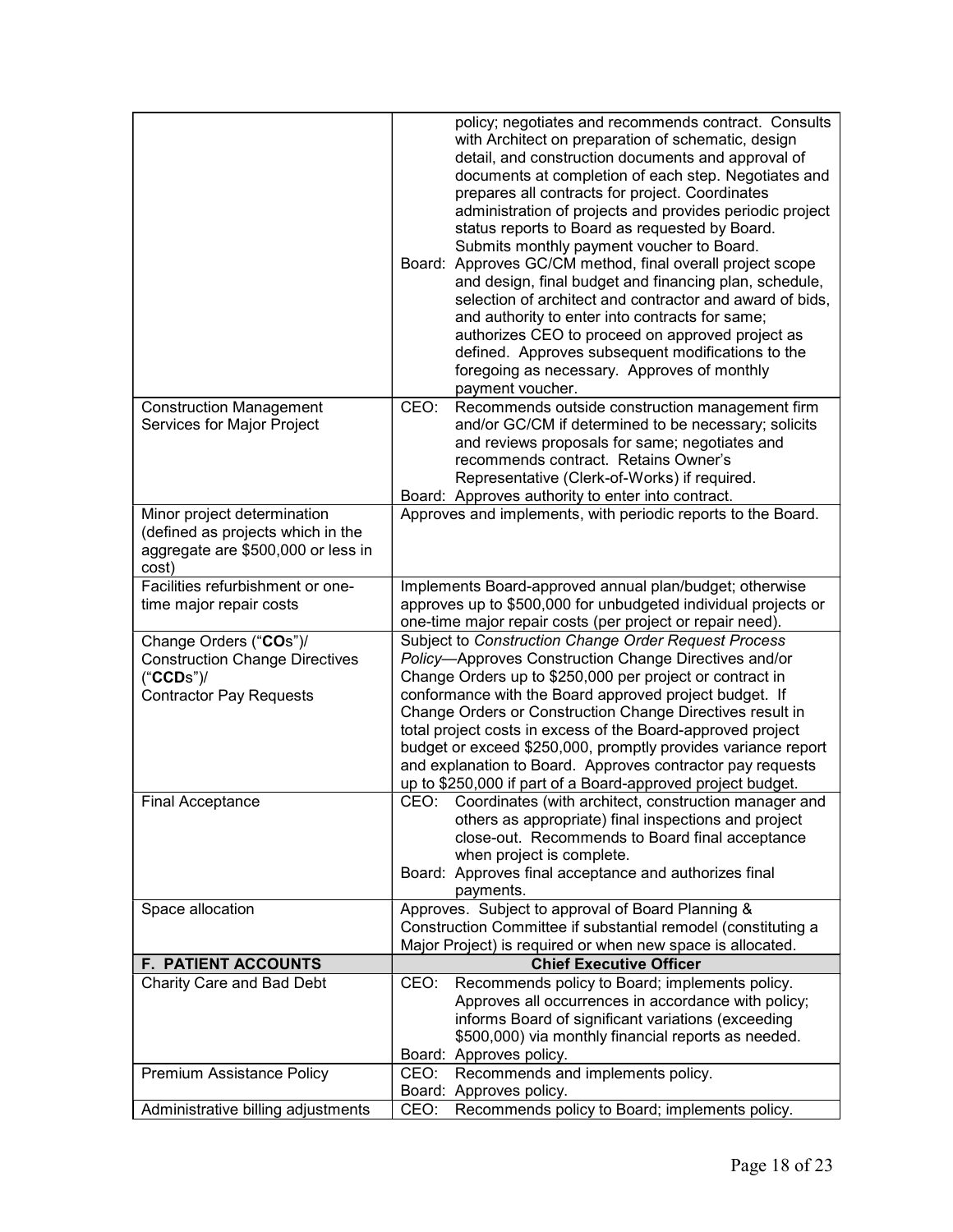|                                                                                                                | Approves individual patient adjustments in accordance<br>with policy; informs Board of significant variations<br>(exceeding \$500,000) via monthly financial reports as<br>needed.<br>Board: Approves policy.                                                                                                                                                                                                                                                                                                                                                                                                                                                                                                                                                                                                                                                                                                                                                                                                                                                                                                                                                                                                                                                                                                                |
|----------------------------------------------------------------------------------------------------------------|------------------------------------------------------------------------------------------------------------------------------------------------------------------------------------------------------------------------------------------------------------------------------------------------------------------------------------------------------------------------------------------------------------------------------------------------------------------------------------------------------------------------------------------------------------------------------------------------------------------------------------------------------------------------------------------------------------------------------------------------------------------------------------------------------------------------------------------------------------------------------------------------------------------------------------------------------------------------------------------------------------------------------------------------------------------------------------------------------------------------------------------------------------------------------------------------------------------------------------------------------------------------------------------------------------------------------|
| <b>G. MARKETING/PUBLIC</b><br><b>RELATIONS/CUSTOMER</b><br><b>ENGAGEMENT</b>                                   | <b>Chief Executive Officer</b>                                                                                                                                                                                                                                                                                                                                                                                                                                                                                                                                                                                                                                                                                                                                                                                                                                                                                                                                                                                                                                                                                                                                                                                                                                                                                               |
| Print and public information                                                                                   | Disseminates information as needed, including approval of all<br>press releases; official spokesperson for Board and District.<br>Seeks Board authorization as needed in CEO's reasonable<br>judgment.                                                                                                                                                                                                                                                                                                                                                                                                                                                                                                                                                                                                                                                                                                                                                                                                                                                                                                                                                                                                                                                                                                                       |
| Marketing and public relations plan<br>and services                                                            | Approves, with exception of naming and logo (including style<br>and design thereof).                                                                                                                                                                                                                                                                                                                                                                                                                                                                                                                                                                                                                                                                                                                                                                                                                                                                                                                                                                                                                                                                                                                                                                                                                                         |
| <b>Customer Engagement</b>                                                                                     | Assures an annual and long-term approach to achieving high<br>customer and patient satisfaction and engagement.                                                                                                                                                                                                                                                                                                                                                                                                                                                                                                                                                                                                                                                                                                                                                                                                                                                                                                                                                                                                                                                                                                                                                                                                              |
| Naming of Buildings or<br><b>Departments after Donors</b>                                                      | Recommends to Board per Philanthropic Naming<br>CEO:<br>Policy.<br>Board: Approves.                                                                                                                                                                                                                                                                                                                                                                                                                                                                                                                                                                                                                                                                                                                                                                                                                                                                                                                                                                                                                                                                                                                                                                                                                                          |
| Logo and Name Styles                                                                                           | CEO: Recommends to Board.<br>Board: Approves.                                                                                                                                                                                                                                                                                                                                                                                                                                                                                                                                                                                                                                                                                                                                                                                                                                                                                                                                                                                                                                                                                                                                                                                                                                                                                |
| H. BUSINESS VENTURES -<br><b>JOINT VENTURES</b>                                                                | <b>Chief Executive Officer</b>                                                                                                                                                                                                                                                                                                                                                                                                                                                                                                                                                                                                                                                                                                                                                                                                                                                                                                                                                                                                                                                                                                                                                                                                                                                                                               |
| Investments in, joint ventures with,<br>or other business combinations for<br>clinical or other business lines | CEO:<br>Recommends to Board.<br>Board: Approves.                                                                                                                                                                                                                                                                                                                                                                                                                                                                                                                                                                                                                                                                                                                                                                                                                                                                                                                                                                                                                                                                                                                                                                                                                                                                             |
| <b>QUALITY &amp; SAFETY</b>                                                                                    | <b>Chief Executive Officer</b>                                                                                                                                                                                                                                                                                                                                                                                                                                                                                                                                                                                                                                                                                                                                                                                                                                                                                                                                                                                                                                                                                                                                                                                                                                                                                               |
| <b>Quality Improvement</b>                                                                                     | Does the following:<br>CEO:<br>Facilitates the ability of the Board to:<br>$\circ$<br>Ensure that healthcare quality is a paramount<br>$\circ$<br>priority and a primary focus of Board<br>activities.<br>Focus on patient safety.<br>$\circ$<br>Prominently places patient safety and quality<br>$\circ$<br>issues on Board meeting agendas.<br>Proposes patient safety and quality improvement<br>$\circ$<br>projects.<br>Creates, recommends and facilitates policy<br>$\circ$<br>regarding transparency in quality improvement,<br>subject to compliance with applicable privacy and<br>other laws.<br>Establishes performance and quality<br>$\circ$<br>improvement measurement tools and protocols to<br>support the Board's evaluation, governance and<br>assessment of compliance with same.<br>Recognizes physicians' roles and that of the<br>$\circ$<br>Medical Staff, as well as nursing executives and<br>other clinical leaders in achieving quality by<br>engaging them in quality improvement efforts.<br>Assures adoption of Human Resource policies<br>$\circ$<br>and Medical Staff Bylaws that articulate specific<br>expectations of staff's involvement in quality<br>improvement.<br>Assures adherence to Hospital policies designed<br>$\circ$<br>to ensure the safety of patients and staff and that |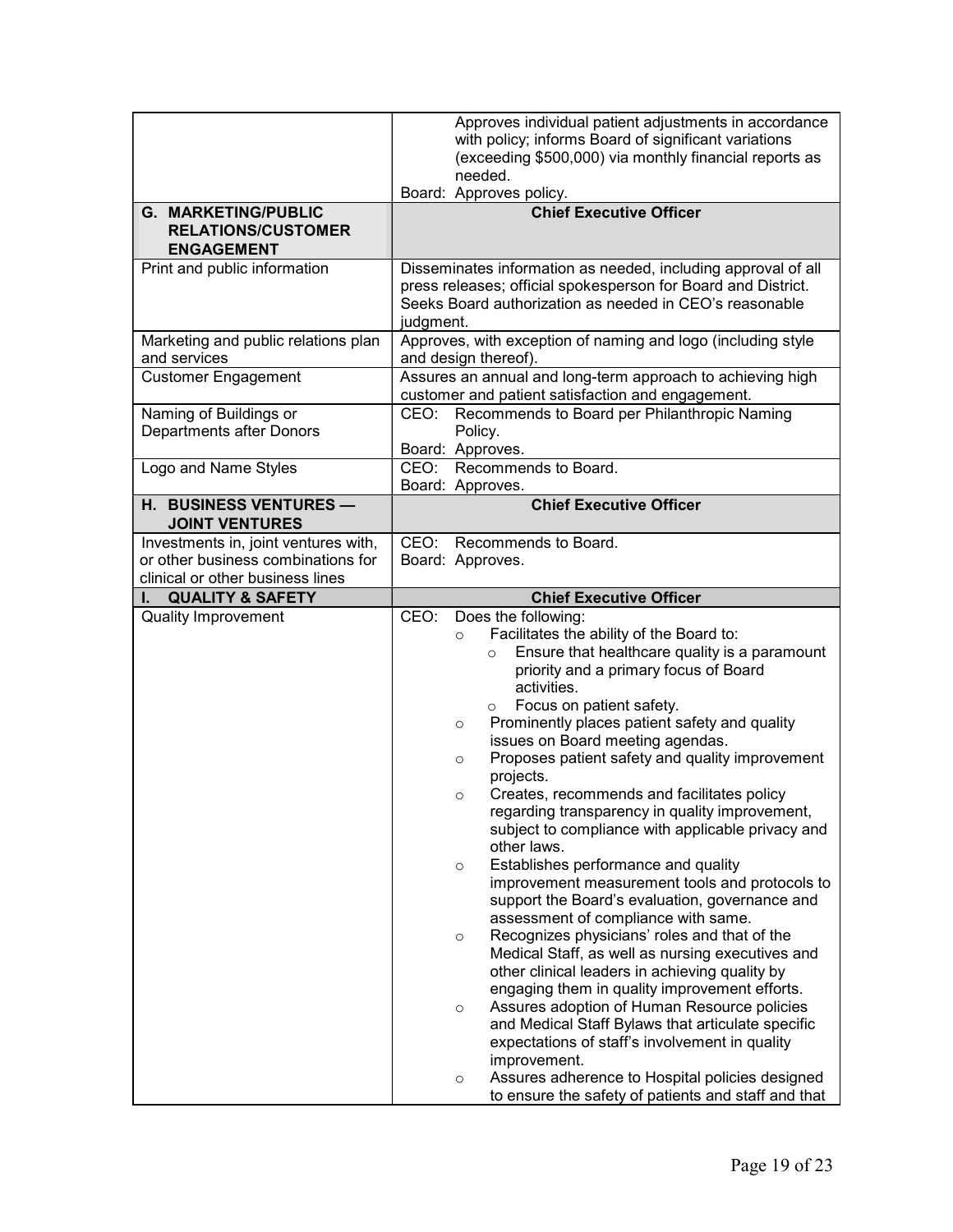|                                    |        |         | staff receives adequate training in quality-related                                               |
|------------------------------------|--------|---------|---------------------------------------------------------------------------------------------------|
|                                    |        |         | content areas.<br>Ensures that Hospital management is capable of                                  |
|                                    |        | $\circ$ | and focused on the analysis of and improvement                                                    |
|                                    |        |         | of organizational structure and design that                                                       |
|                                    |        |         | supports the ongoing, systematic assessment                                                       |
|                                    |        |         | and optimization of patient safety and quality of                                                 |
|                                    |        |         | care.                                                                                             |
|                                    |        | $\circ$ | Align budget development and financial                                                            |
|                                    |        |         | resources with the District's quality and patient                                                 |
|                                    |        |         | safety goals to ensure continuing scrutiny and                                                    |
|                                    |        |         | consideration of such priorities and plans for                                                    |
|                                    |        |         | continuous improvement.                                                                           |
|                                    |        | $\circ$ | Provide accurate quality and safety information<br>reports in understandable formats for Board    |
|                                    |        |         | review.                                                                                           |
|                                    | Board: |         |                                                                                                   |
|                                    |        | $\circ$ | Recognizes the Board's role in monitoring and                                                     |
|                                    |        |         | improving Hospital care to ensure that it is safe,                                                |
|                                    |        |         | beneficial, patient-centered, timely, efficient and                                               |
|                                    |        |         | equitable.                                                                                        |
|                                    |        | $\circ$ | Proactively oversees and evaluates patient safety                                                 |
|                                    |        |         | outcomes and the creation/maintenance of a                                                        |
|                                    |        |         | culture of safety                                                                                 |
|                                    |        | $\circ$ | Establishes/maintains governance policies and<br>practices, as well as Medical Staff Bylaws, that |
|                                    |        |         | support a system of performance measurement                                                       |
|                                    |        |         | and quality improvement                                                                           |
|                                    |        | $\circ$ | Holds management and medical staffs                                                               |
|                                    |        |         | appropriately accountable for poor quality                                                        |
|                                    |        |         | performance, adverse outcomes, and their                                                          |
|                                    |        |         | solutions.                                                                                        |
|                                    |        | $\circ$ | Ensures that credible measurement results                                                         |
|                                    |        |         | enable the evaluation of the District's                                                           |
|                                    |        |         | effectiveness in quality of care and patient safety.                                              |
|                                    |        | $\circ$ | Provides resources for accomplishing the tasks<br>delegated hereinabove to the CEO.               |
|                                    |        | $\circ$ | Actively supports management's negotiation of                                                     |
|                                    |        |         | payment contracts that do not penalize the                                                        |
|                                    |        |         | District for its investment in quality and safety.                                                |
|                                    |        | $\circ$ | Incentivizes for quality improvement results.                                                     |
|                                    |        | $\circ$ | Assesses processes for credentialing and                                                          |
|                                    |        |         | privileging of providers to determine their efficacy                                              |
|                                    |        |         | in helping meet quality goals.                                                                    |
|                                    |        | $\circ$ | Reviews quality and safety information provided                                                   |
| <b>LITIGATION/SETTLEMENT</b><br>J. |        |         | by the CEO.<br><b>Chief Executive Officer</b>                                                     |
| Lawsuits/litigation                | CEO:   |         | Initiates or defends legal proceedings as necessary,                                              |
|                                    |        |         | with direction by the Board when given. Initiates legal                                           |
|                                    |        |         | proceedings against and has settlement authority in                                               |
|                                    |        |         | legal proceedings with private parties for claims where                                           |
|                                    |        |         | damages to or against the District are \$250,000 or                                               |
|                                    |        |         | less, unless directed otherwise by the Board, but with                                            |
|                                    |        |         | full disclosure to the Board. Keeps General Counsel                                               |
|                                    |        |         | apprised of status of all litigation against the District to                                      |
|                                    |        |         | the extent such is not being handled by the General                                               |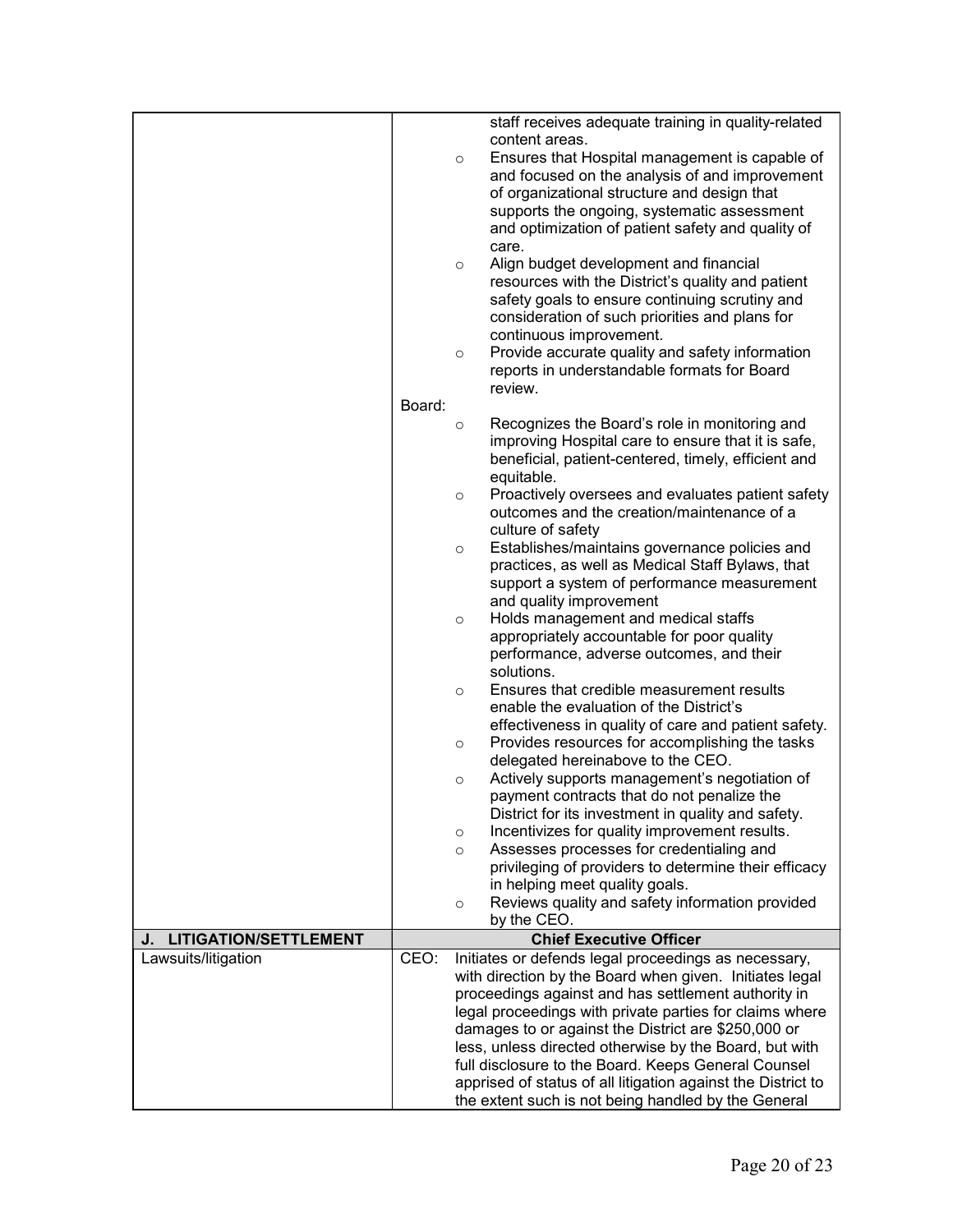|                                                                                                                                                                                                                                             | Counsel office. Assigns patient accounts to collections<br>agencies consistent with the District's Charity Care<br>Policy and/or other policies as applicable. Promptly<br>apprises Board of all material claims or legal<br>proceedings and periodically reports on their status.<br>Board: Provides direction to the CEO as determined to be<br>necessary and appropriate. Approves initiation and<br>settlement of legal proceedings against or with public<br>entities and against or with private parties for claims in<br>which estimated damages to or against the District<br>exceed \$250,000. |
|---------------------------------------------------------------------------------------------------------------------------------------------------------------------------------------------------------------------------------------------|---------------------------------------------------------------------------------------------------------------------------------------------------------------------------------------------------------------------------------------------------------------------------------------------------------------------------------------------------------------------------------------------------------------------------------------------------------------------------------------------------------------------------------------------------------------------------------------------------------|
| K. LEGISLATIVE COMMENT                                                                                                                                                                                                                      | <b>Chief Executive Officer</b>                                                                                                                                                                                                                                                                                                                                                                                                                                                                                                                                                                          |
| Commenting on proposed<br>legislation, material* regulations,<br>and ballot measures<br>"Material" in this context means<br>a regulation which will have a<br>significant impact on District<br>operations or is of broad public<br>import. | CEO:<br>Informs and recommends to Board; does not publicize<br>position unless urgent and reasonable efforts made to<br>inform Board prior to publishing position.<br>Board: Approves.                                                                                                                                                                                                                                                                                                                                                                                                                  |
| Initiation of new legislation                                                                                                                                                                                                               | CEO: Recommends to Board.<br>Board: Approves.                                                                                                                                                                                                                                                                                                                                                                                                                                                                                                                                                           |
| <b>FOUNDATION</b>                                                                                                                                                                                                                           | <b>Chief Executive Officer</b>                                                                                                                                                                                                                                                                                                                                                                                                                                                                                                                                                                          |
| CEO Request of expenditure of<br>funds from the Foundation                                                                                                                                                                                  | \$5,000;<br>Approves<br>recommends<br>up<br>to<br>to<br>Foundation if exceeds \$5,000, in<br>which event the proposed expenditure is subject to Foundation<br>Board approval consistent with Foundation Finance Committee<br>Policy.                                                                                                                                                                                                                                                                                                                                                                    |
| Major Capital Campaigns and<br><b>Fundraising Programs</b>                                                                                                                                                                                  | Recommends<br>after<br>consultation<br>CEO:<br><b>Board</b><br>to<br>with<br>Foundation.<br>A "Major Capital Campaign" is one in which broad<br>community support will be solicited for a fund-raising<br>goal of \$1 million or more.<br>Board: Approves.                                                                                                                                                                                                                                                                                                                                              |
| <b>Allocation of Foundation Funds</b>                                                                                                                                                                                                       | consultation<br>after<br>CEO:<br>Recommends<br>Board<br>with<br>to<br>Foundation.<br>Board: Approves as part of annual budget.                                                                                                                                                                                                                                                                                                                                                                                                                                                                          |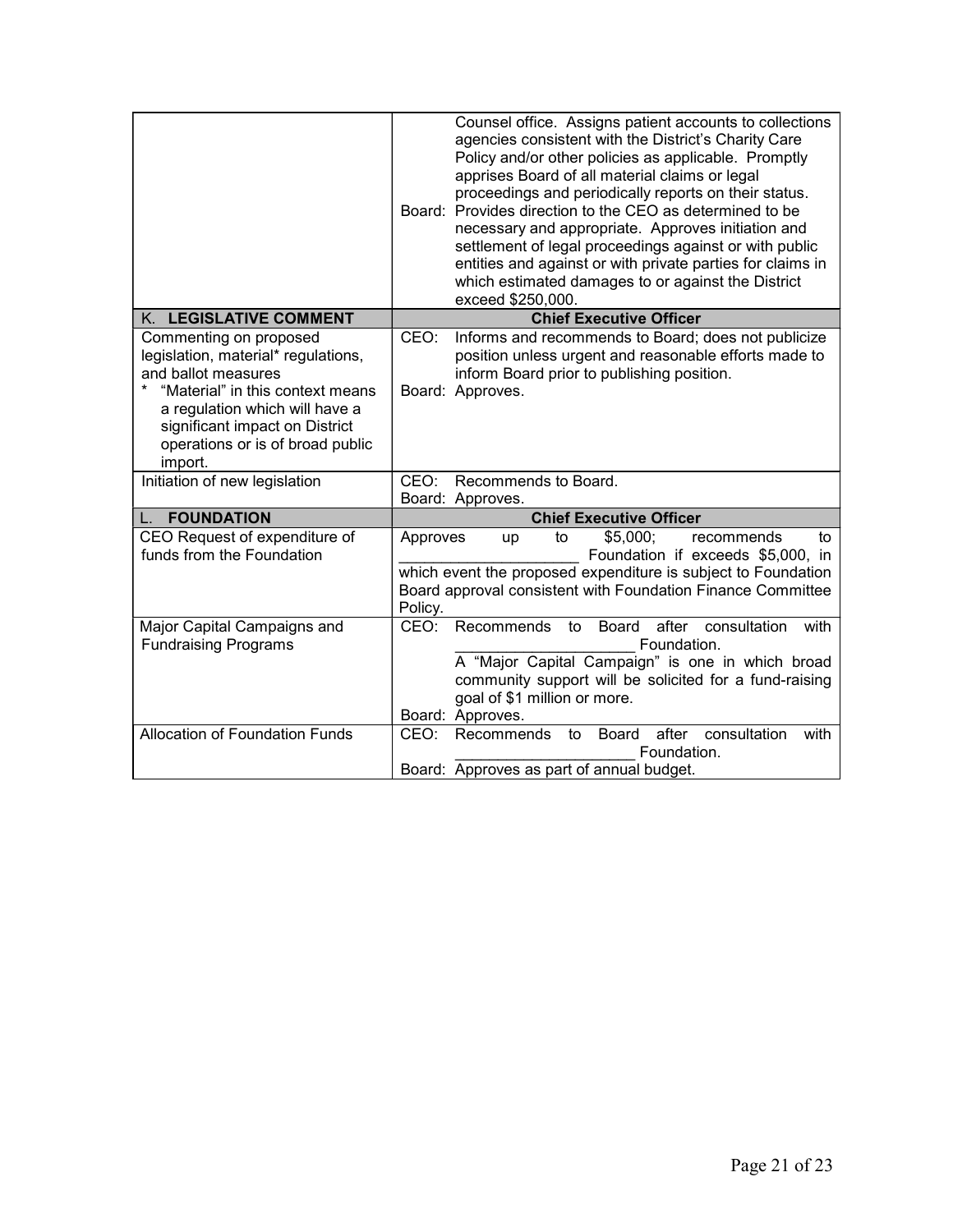# Chart 2—Reports to the Board

| <b>Reports to the Board</b>              | Form***        | Jan | Feb | Mar | Apr | May | Jun | $J$ ul | Aug | Sep | $\cot$ | Nov | Dec |  |
|------------------------------------------|----------------|-----|-----|-----|-----|-----|-----|--------|-----|-----|--------|-----|-----|--|
| Audit & Finance Committee Report         | $\mathbf{P}$   |     |     |     |     |     |     |        |     |     |        |     |     |  |
| Board Bylaws/Board Delegation Policy/    |                |     |     |     |     |     |     |        |     |     |        |     |     |  |
| Committee Composition, Appointment &     | W              |     |     |     |     |     |     |        |     |     |        |     |     |  |
| <b>Charters Annual Review</b>            |                |     |     |     |     |     |     |        |     |     |        |     |     |  |
| <b>Board Quality Committee Report</b>    | $\mathbf{P}$   |     |     |     |     |     |     |        |     |     |        |     |     |  |
| Board Self Evaluation & Development      | W              |     |     |     |     |     |     |        |     |     |        |     |     |  |
| <b>Budget Hearing-Annual</b>             | ${\bf P}$      |     |     |     |     |     |     |        |     |     |        |     |     |  |
| CEO Objectives                           |                |     |     |     |     |     |     |        |     |     |        |     |     |  |
| CEO Evaluation per Contract *            |                |     |     |     |     |     |     |        |     |     |        |     |     |  |
| <b>Collection Practices Report</b>       | $\mathbf{P}$   |     |     |     |     |     |     |        |     |     |        |     |     |  |
| <b>Community Advisor Program Annual</b>  | W              |     |     |     |     |     |     |        |     |     |        |     |     |  |
| Report                                   |                |     |     |     |     |     |     |        |     |     |        |     |     |  |
| Capital Budget and Construction          |                |     |     |     |     |     |     |        |     |     |        |     |     |  |
| Reports-Quarterly (Annual Capital        | $\mathbf{P}$   |     |     |     |     |     |     |        |     |     |        |     |     |  |
| Review in March)                         |                |     |     |     |     |     |     |        |     |     |        |     |     |  |
| <b>Customer Engagement Report</b>        | $\mathbf{P}$   |     |     |     |     |     |     |        |     |     |        |     |     |  |
| Digital & Consumer Health Report         | P              |     |     |     |     |     |     |        |     |     |        |     |     |  |
| <b>Emergency Preparedness Report</b>     | P              |     |     |     |     |     |     |        |     |     |        |     |     |  |
| <b>Environment of Care Plan</b>          | W              |     |     |     |     |     |     |        |     |     |        |     |     |  |
| Executive Compensation & Succession      | W              |     |     |     |     |     |     |        |     |     |        |     |     |  |
| Plan Review *                            |                |     |     |     |     |     |     |        |     |     |        |     |     |  |
| Financial Audit-Annual                   | ${\bf P}$      |     |     |     |     |     |     |        |     |     |        |     |     |  |
| <b>Financial Status Report</b>           | W              |     |     |     |     |     |     |        |     |     |        |     |     |  |
| <b>Foundation Annual Report</b>          | $\mathbf{P}$   |     |     |     |     |     |     |        |     |     |        |     |     |  |
| Healthcare Practitioner Credentialing*   | $\overline{P}$ |     |     |     |     |     |     |        |     |     |        |     |     |  |
| HIPAA & Corp. Compliance Annual          | P              |     |     |     |     |     |     |        |     |     |        |     |     |  |
| Report*                                  |                |     |     |     |     |     |     |        |     |     |        |     |     |  |
| Hospital Plan of Care & Nursing Annual   | W              |     |     |     |     |     |     |        |     |     |        |     |     |  |
| Report**                                 |                |     |     |     |     |     |     |        |     |     |        |     |     |  |
| Human Resources Annual Report*           | $\mathbf{P}$   |     |     |     |     |     |     |        |     |     |        |     |     |  |
| Infection Control Annual Report**        | P              |     |     |     |     |     |     |        |     |     |        |     |     |  |
| Information Technology (IT) & IT         | W              |     |     |     |     |     |     |        |     |     |        |     |     |  |
| Security (Annual Report - March)         | $\sqrt{P}$     |     |     |     |     |     |     |        |     |     |        |     |     |  |
| Joint Venture/Affiliation/Partnership    | $\mathbf{P}$   |     |     |     |     |     |     |        |     |     |        |     |     |  |
| <b>Annual Review</b>                     |                |     |     |     |     |     |     |        |     |     |        |     |     |  |
| Legislative Proposals Affecting District |                |     |     |     |     |     |     |        |     |     |        |     |     |  |
| Report (as needed)                       |                |     |     |     |     |     |     |        |     |     |        |     |     |  |
| Levy-Funded Services Report-Annual       | W              |     |     |     |     |     |     |        |     |     |        |     |     |  |